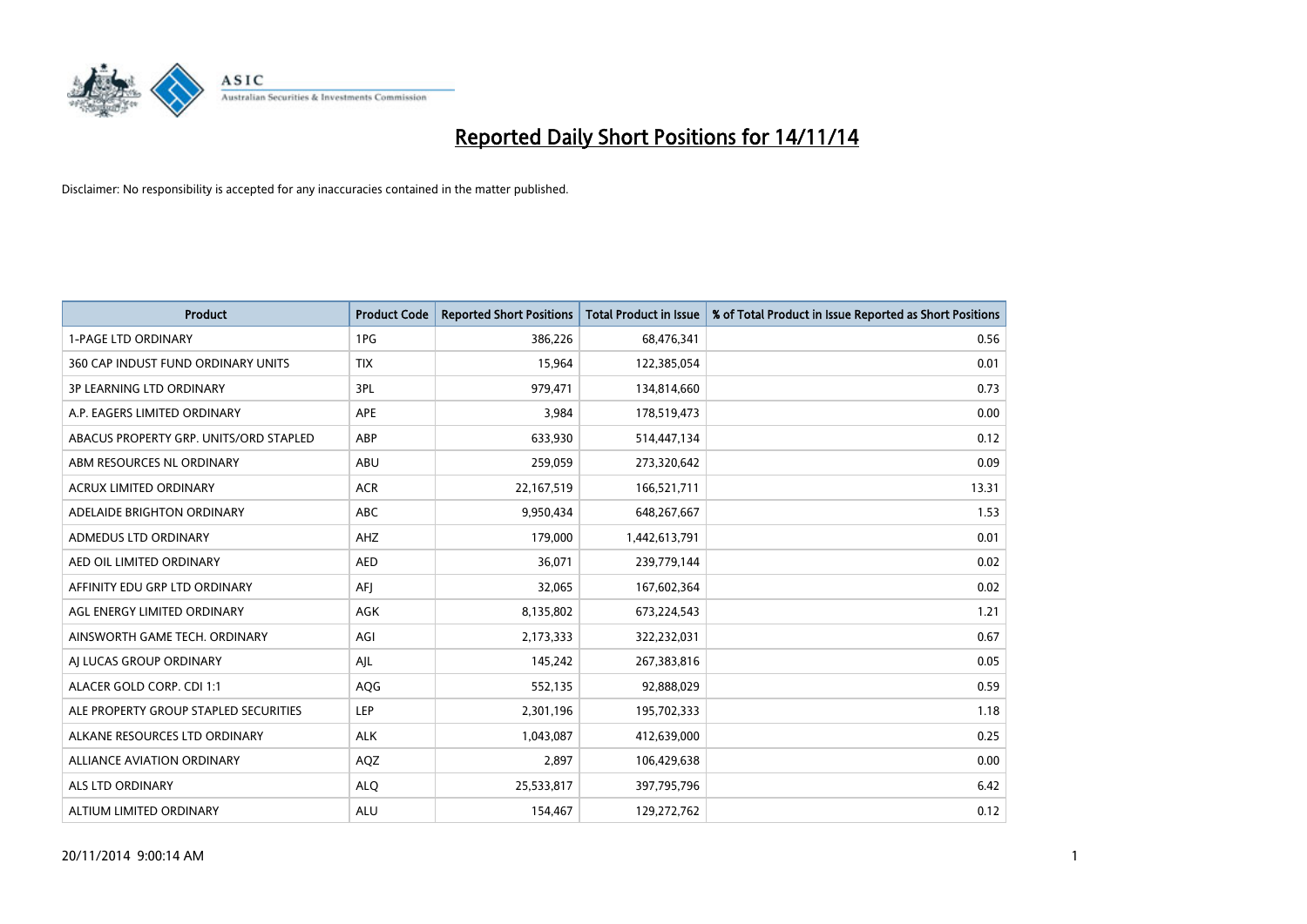

| <b>Product</b>                          | <b>Product Code</b> | <b>Reported Short Positions</b> | <b>Total Product in Issue</b> | % of Total Product in Issue Reported as Short Positions |
|-----------------------------------------|---------------------|---------------------------------|-------------------------------|---------------------------------------------------------|
| ALUMINA LIMITED ORDINARY                | <b>AWC</b>          | 39,782,353                      | 2,806,225,615                 | 1.42                                                    |
| AMALGAMATED HOLDINGS ORDINARY           | AHD                 | 439                             | 157,911,826                   | 0.00                                                    |
| AMCOM TELECOMM, ORDINARY                | AMM                 | 5,307,163                       | 266,399,148                   | 1.99                                                    |
| AMCOR LIMITED ORDINARY                  | AMC                 | 7,855,757                       | 1,206,684,923                 | 0.65                                                    |
| AMP LIMITED ORDINARY                    | AMP                 | 14,005,126                      | 2,957,737,964                 | 0.47                                                    |
| ANSELL LIMITED ORDINARY                 | <b>ANN</b>          | 6,101,740                       | 153,139,924                   | 3.98                                                    |
| ANTARES ENERGY LTD ORDINARY             | <b>AZZ</b>          | 733,381                         | 255,000,000                   | 0.29                                                    |
| ANZ BANKING GRP LTD ORDINARY            | ANZ                 | 14,885,560                      | 2,756,627,771                 | 0.54                                                    |
| APA GROUP STAPLED SECURITIES            | APA                 | 12,690,786                      | 835,750,807                   | 1.52                                                    |
| APN NEWS & MEDIA ORDINARY               | <b>APN</b>          | 392,035                         | 1,029,041,356                 | 0.04                                                    |
| APN OUTDOOR GRP ORDINARY                | <b>APO</b>          | 8,316,469                       | 166,614,509                   | 4.99                                                    |
| AQUARIUS PLATINUM. ORDINARY             | <b>AOP</b>          | 7,106,789                       | 1,465,473,903                 | 0.48                                                    |
| ARAFURA RESOURCE LTD ORDINARY           | ARU                 | 2,000                           | 441,270,644                   | 0.00                                                    |
| ARB CORPORATION ORDINARY                | ARP                 | 1,158,195                       | 72,505,302                    | 1.60                                                    |
| ARDENT LEISURE GROUP STAPLED SECURITIES | AAD                 | 1,352,102                       | 438,666,245                   | 0.31                                                    |
| ARENA REIT. ORDINARY UNITS              | ARF                 | 138,294                         | 211,495,653                   | 0.07                                                    |
| ARISTOCRAT LEISURE ORDINARY             | ALL                 | 530,112                         | 630,022,253                   | 0.08                                                    |
| <b>ARRIUM LTD ORDINARY</b>              | ARI                 | 68,932,855                      | 2,937,293,755                 | 2.35                                                    |
| ASALEO CARE LIMITED ORDINARY            | AHY                 | 5,930,908                       | 603,469,434                   | 0.98                                                    |
| <b>ASCIANO LIMITED ORDINARY</b>         | <b>AIO</b>          | 3,444,665                       | 975,385,664                   | 0.35                                                    |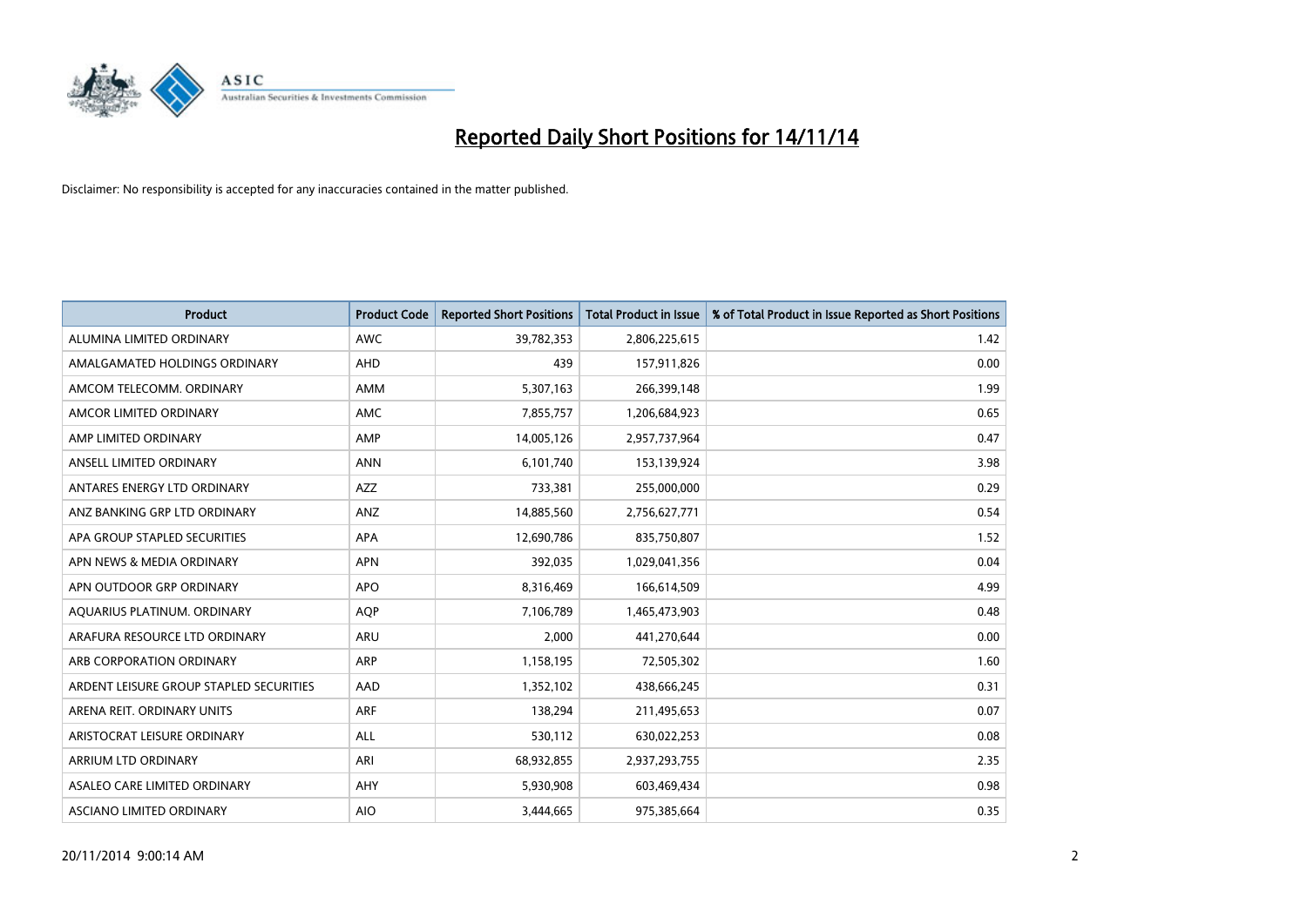

| <b>Product</b>                            | <b>Product Code</b> | <b>Reported Short Positions</b> | <b>Total Product in Issue</b> | % of Total Product in Issue Reported as Short Positions |
|-------------------------------------------|---------------------|---------------------------------|-------------------------------|---------------------------------------------------------|
| ASG GROUP LIMITED ORDINARY                | ASZ                 | 100,000                         | 206,720,839                   | 0.05                                                    |
| ASHLEY SERVICES GRP ORDINARY              | <b>ASH</b>          | 272,411                         | 150,000,000                   | 0.18                                                    |
| ASPEN GROUP ORD/UNITS STAPLED             | APZ                 | 145,273                         | 113,183,450                   | 0.13                                                    |
| ASTRO JAP PROP GROUP STAPLED US PROHIBIT. | AJA                 | 186,680                         | 67,211,752                    | 0.28                                                    |
| ASX LIMITED ORDINARY                      | ASX                 | 5,321,303                       | 193,595,162                   | 2.75                                                    |
| ATLAS IRON LIMITED ORDINARY               | <b>AGO</b>          | 110,988,889                     | 919,475,619                   | 12.07                                                   |
| ATRUM COAL NL ORDINARY                    | <b>ATU</b>          | 87,848                          | 170,142,959                   | 0.05                                                    |
| AUCKLAND INTERNATION ORDINARY             | <b>AIA</b>          | 35,398                          | 1,190,484,097                 | 0.00                                                    |
| AURIZON HOLDINGS LTD ORDINARY             | <b>AZI</b>          | 3,038,377                       | 2,137,284,503                 | 0.14                                                    |
| AUSDRILL LIMITED ORDINARY                 | ASL                 | 22,038,356                      | 312,277,224                   | 7.06                                                    |
| AUSENCO LIMITED ORDINARY                  | AAX                 | 984,073                         | 168,449,799                   | 0.58                                                    |
| AUSNET SERVICES STAPLED SECURITIES        | <b>AST</b>          | 34,717,750                      | 3,425,244,162                 | 1.01                                                    |
| AUST INDUSTRIAL REIT UNIT                 | ANI                 | 204,314                         | 96,288,031                    | 0.21                                                    |
| <b>AUSTAL LIMITED ORDINARY</b>            | ASB                 | 792,988                         | 346,379,377                   | 0.23                                                    |
| AUSTBROKERS HOLDINGS ORDINARY             | <b>AUB</b>          | 72,921                          | 61,712,763                    | 0.12                                                    |
| AUSTEX OIL LIMITED ORDINARY               | <b>AOK</b>          | 62,000                          | 558,571,402                   | 0.01                                                    |
| AUSTIN ENGINEERING ORDINARY               | ANG                 | 945,132                         | 84,274,004                    | 1.12                                                    |
| AUSTRALIAN AGRICULT, ORDINARY             | AAC                 | 5,209,699                       | 532,474,721                   | 0.98                                                    |
| AUSTRALIAN PHARM, ORDINARY                | API                 | 10,574,761                      | 488,115,883                   | 2.17                                                    |
| AUTOMOTIVE HOLDINGS ORDINARY              | AHE                 | 2,157,308                       | 306,437,941                   | 0.70                                                    |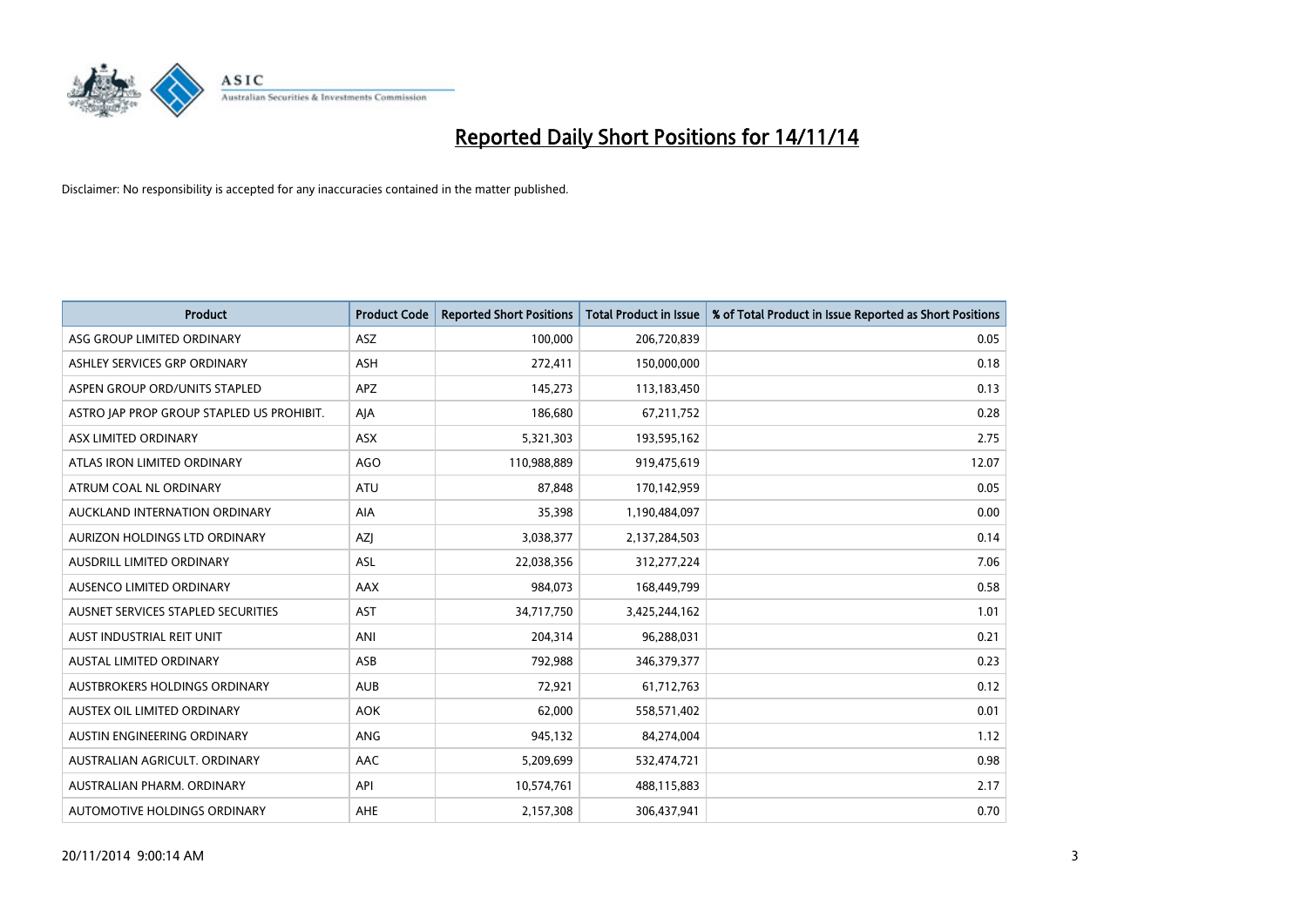

| <b>Product</b>                       | <b>Product Code</b> | <b>Reported Short Positions</b> | <b>Total Product in Issue</b> | % of Total Product in Issue Reported as Short Positions |
|--------------------------------------|---------------------|---------------------------------|-------------------------------|---------------------------------------------------------|
| AVANCO RESOURCES LTD ORDINARY        | AVB                 | 3,160,722                       | 1,661,675,855                 | 0.19                                                    |
| AVEO GROUP STAPLED SECURITIES        | AOG                 | 3,452,122                       | 499,536,460                   | 0.69                                                    |
| AWE LIMITED ORDINARY                 | AWE                 | 1,699,302                       | 525,861,050                   | 0.32                                                    |
| <b>AZONTO PET LTD ORDINARY</b>       | APY                 | 1                               | 1,159,375,100                 | 0.00                                                    |
| AZUMAH RESOURCES ORDINARY            | <b>AZM</b>          | 1                               | 389,316,919                   | 0.00                                                    |
| <b>BANDANNA ENERGY ORDINARY</b>      | <b>BND</b>          | 17,540,654                      | 528,481,199                   | 3.32                                                    |
| BANK OF QUEENSLAND. ORDINARY         | <b>BOO</b>          | 2,108,663                       | 363,416,835                   | 0.58                                                    |
| <b>BANNERMAN RESOURCES ORDINARY</b>  | <b>BMN</b>          | 2,900                           | 333,201,901                   | 0.00                                                    |
| <b>BASE RES LIMITED ORDINARY</b>     | <b>BSE</b>          | 5,501,878                       | 563,902,771                   | 0.98                                                    |
| <b>BATHURST RES LTD. ORDINARY</b>    | <b>BRL</b>          | 300,729                         | 947,828,434                   | 0.03                                                    |
| BC IRON LIMITED ORDINARY             | <b>BCI</b>          | 15,333,327                      | 191,691,179                   | 8.00                                                    |
| BEACH ENERGY LIMITED ORDINARY        | <b>BPT</b>          | 10,917,582                      | 1,297,496,886                 | 0.84                                                    |
| <b>BEACON LIGHTING GRP ORDINARY</b>  | <b>BLX</b>          | 20,360                          | 215,075,927                   | 0.01                                                    |
| BEADELL RESOURCE LTD ORDINARY        | <b>BDR</b>          | 56,457,533                      | 798,657,280                   | 7.07                                                    |
| <b>BEGA CHEESE LTD ORDINARY</b>      | <b>BGA</b>          | 2,154,413                       | 152,602,945                   | 1.41                                                    |
| BENDIGO AND ADELAIDE ORDINARY        | <b>BEN</b>          | 16,129,858                      | 450,904,075                   | 3.58                                                    |
| BERKELEY RESOURCES ORDINARY          | <b>BKY</b>          | 79,083                          | 180,361,323                   | 0.04                                                    |
| BETASHARESCASHETF ETF UNITS          | AAA                 | 700                             | 12,958,172                    | 0.01                                                    |
| <b>BHP BILLITON LIMITED ORDINARY</b> | <b>BHP</b>          | 11,149,610                      | 3,211,691,105                 | 0.35                                                    |
| <b>BIGAIR GROUP LIMITED ORDINARY</b> | <b>BGL</b>          | 49,160                          | 172,872,340                   | 0.03                                                    |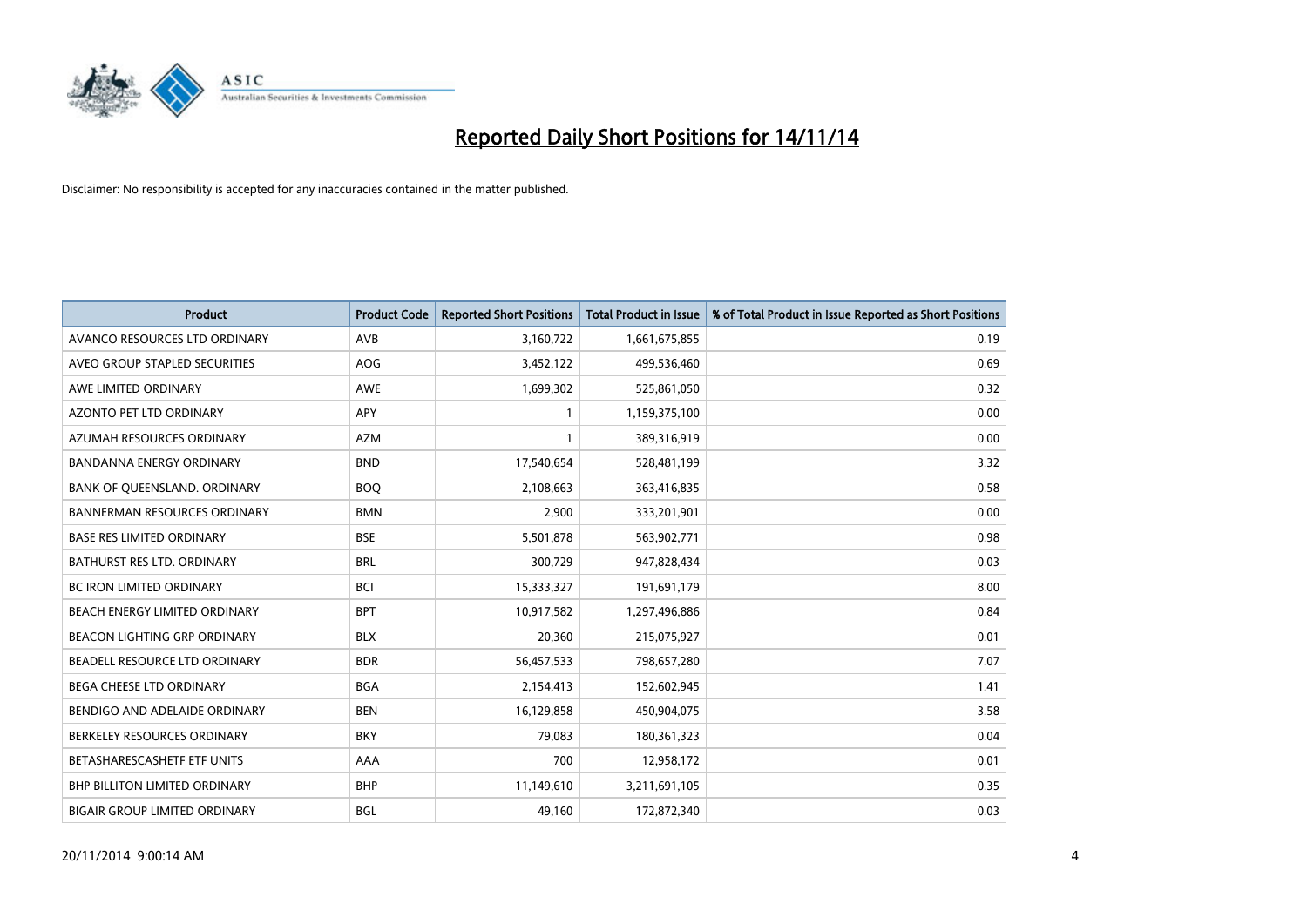

| <b>Product</b>                                | <b>Product Code</b> | <b>Reported Short Positions</b> | <b>Total Product in Issue</b> | % of Total Product in Issue Reported as Short Positions |
|-----------------------------------------------|---------------------|---------------------------------|-------------------------------|---------------------------------------------------------|
| <b>BILLABONG ORDINARY</b>                     | <b>BBG</b>          | 11,755,270                      | 990,370,034                   | 1.19                                                    |
| <b>BLACKHAM RESOURCES ORDINARY</b>            | <b>BLK</b>          | 842,139                         | 142,902,359                   | 0.59                                                    |
| <b>BLACKMORES LIMITED ORDINARY</b>            | <b>BKL</b>          | 12,750                          | 17,224,199                    | 0.07                                                    |
| <b>BLACKTHORN RESOURCES ORD US PROHIBITED</b> | <b>BTR</b>          | 11,369                          | 164,285,950                   | 0.01                                                    |
| <b>BLUESCOPE STEEL LTD ORDINARY</b>           | <b>BSL</b>          | 6,674,759                       | 559,227,871                   | 1.19                                                    |
| <b>BOART LONGYEAR ORDINARY</b>                | <b>BLY</b>          | 21,260,273                      | 502,488,790                   | 4.23                                                    |
| BORAL LIMITED, ORDINARY                       | <b>BLD</b>          | 13,207,750                      | 782,736,249                   | 1.69                                                    |
| <b>BRADKEN LIMITED ORDINARY</b>               | <b>BKN</b>          | 8,139,169                       | 171,027,249                   | 4.76                                                    |
| <b>BRAMBLES LIMITED ORDINARY</b>              | <b>BXB</b>          | 3,369,363                       | 1,566,077,519                 | 0.22                                                    |
| <b>BREVILLE GROUP LTD ORDINARY</b>            | <b>BRG</b>          | 4,206,569                       | 130,095,322                   | 3.23                                                    |
| BRICKWORKS LIMITED ORDINARY                   | <b>BKW</b>          | 85,496                          | 148,403,478                   | 0.06                                                    |
| BT INVESTMENT MNGMNT ORDINARY                 | <b>BTT</b>          | 40,007                          | 290,699,283                   | 0.01                                                    |
| <b>BURSON GROUP LTD ORDINARY</b>              | <b>BAP</b>          | 2,068,512                       | 163,585,666                   | 1.26                                                    |
| <b>BURU ENERGY ORDINARY</b>                   | <b>BRU</b>          | 19,114,368                      | 339,997,078                   | 5.62                                                    |
| <b>BWP TRUST ORDINARY UNITS</b>               | <b>BWP</b>          | 9,460,993                       | 639,724,826                   | 1.48                                                    |
| <b>CABCHARGE AUSTRALIA ORDINARY</b>           | CAB                 | 8,394,097                       | 120,430,683                   | 6.97                                                    |
| <b>CADENCE CAPITAL ORDINARY</b>               | <b>CDM</b>          | 148,501                         | 199,821,759                   | 0.07                                                    |
| CALTEX AUSTRALIA ORDINARY                     | <b>CTX</b>          | 1,206,812                       | 270,000,000                   | 0.45                                                    |
| CAPE LAMBERT RES LTD ORDINARY                 | <b>CFE</b>          | 280,137                         | 626,686,586                   | 0.04                                                    |
| <b>CAPITOL HEALTH ORDINARY</b>                | CAJ                 | 482,867                         | 431,517,271                   | 0.11                                                    |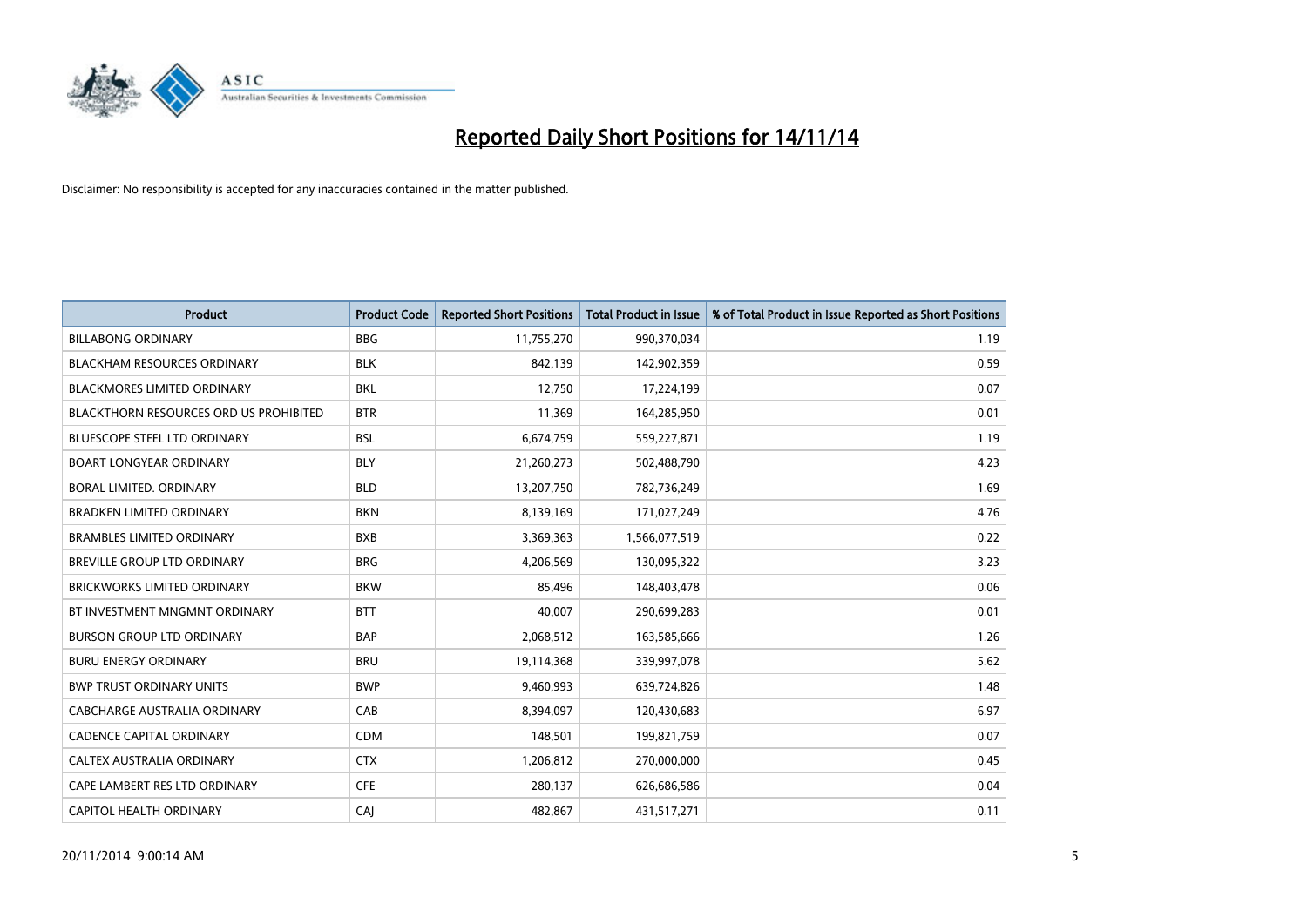

| Product                                 | <b>Product Code</b> | <b>Reported Short Positions</b> | <b>Total Product in Issue</b> | % of Total Product in Issue Reported as Short Positions |
|-----------------------------------------|---------------------|---------------------------------|-------------------------------|---------------------------------------------------------|
| <b>CARDNO LIMITED ORDINARY</b>          | CDD                 | 8,758,539                       | 164,362,901                   | 5.33                                                    |
| CARNARVON PETROLEUM ORDINARY            | <b>CVN</b>          | 2,657,114                       | 987,285,022                   | 0.27                                                    |
| CARSALES.COM LTD ORDINARY               | <b>CRZ</b>          | 14,205,714                      | 238,949,885                   | 5.95                                                    |
| CASH CONVERTERS ORDINARY                | CCV                 | 7,440,249                       | 431,476,525                   | 1.72                                                    |
| CEDAR WOODS PROP. ORDINARY              | <b>CWP</b>          | 137,807                         | 78,336,371                    | 0.18                                                    |
| CENTRAL PETROLEUM ORDINARY              | <b>CTP</b>          | 376,858                         | 368,718,957                   | 0.10                                                    |
| CFS RETAIL TRUST GRP STAPLED SECURITIES | <b>CFX</b>          | 5,190,199                       | 3,050,355,727                 | 0.17                                                    |
| <b>CHALLENGER LIMITED ORDINARY</b>      | <b>CGF</b>          | 540,120                         | 569,725,821                   | 0.09                                                    |
| CHARTER HALL GROUP STAPLED US PROHIBIT. | <b>CHC</b>          | 333,466                         | 355,015,480                   | 0.09                                                    |
| <b>CHARTER HALL RETAIL UNITS</b>        | <b>COR</b>          | 14,912,552                      | 372,893,153                   | 4.00                                                    |
| <b>CHORUS LIMITED ORDINARY</b>          | <b>CNU</b>          | 97,635                          | 396,369,767                   | 0.02                                                    |
| CLEARVIEW WEALTH LTD ORDINARY           | <b>CVW</b>          | 10,001                          | 578,453,260                   | 0.00                                                    |
| CLINUVEL PHARMACEUT. ORDINARY           | <b>CUV</b>          | 29,898                          | 42,466,435                    | 0.07                                                    |
| COAL OF AFRICA LTD ORDINARY             | <b>CZA</b>          | 426                             | 1,299,368,613                 | 0.00                                                    |
| <b>COALSPUR MINES LTD ORDINARY</b>      | <b>CPL</b>          | 586,921                         | 641,544,455                   | 0.09                                                    |
| COCA-COLA AMATIL ORDINARY               | <b>CCL</b>          | 27,609,789                      | 763,590,249                   | 3.62                                                    |
| COCHLEAR LIMITED ORDINARY               | <b>COH</b>          | 5,817,880                       | 57,081,775                    | 10.19                                                   |
| <b>COCKATOO COAL ORDINARY</b>           | <b>COK</b>          | 167,987                         | 4,560,196,928                 | 0.00                                                    |
| <b>CODAN LIMITED ORDINARY</b>           | <b>CDA</b>          | 276,241                         | 176,969,924                   | 0.16                                                    |
| <b>COFFEY INTERNATIONAL ORDINARY</b>    | <b>COF</b>          | 6,077                           | 255,833,165                   | 0.00                                                    |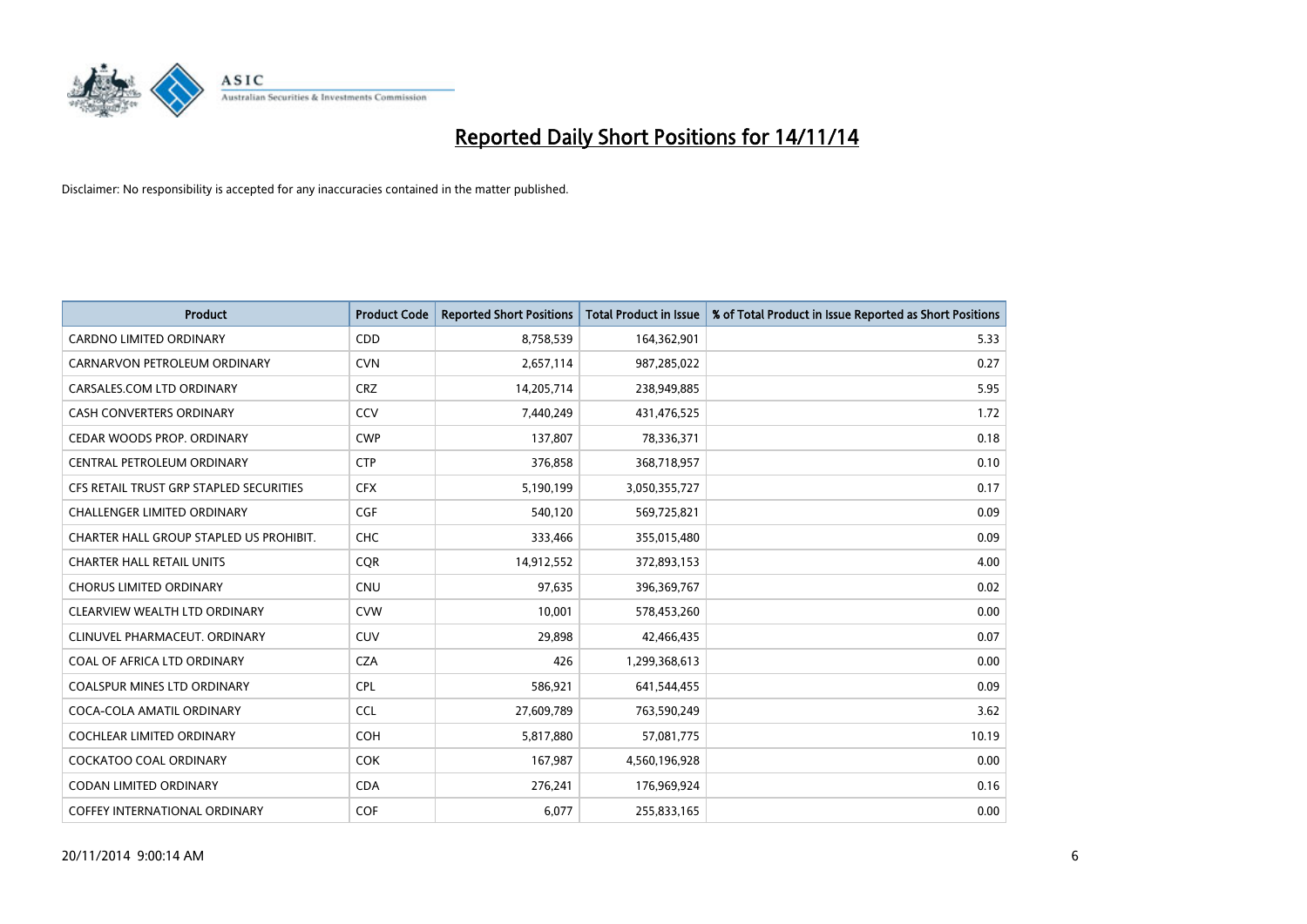

| <b>Product</b>                          | <b>Product Code</b> | <b>Reported Short Positions</b> | <b>Total Product in Issue</b> | % of Total Product in Issue Reported as Short Positions |
|-----------------------------------------|---------------------|---------------------------------|-------------------------------|---------------------------------------------------------|
| <b>COKAL LTD ORDINARY</b>               | <b>CKA</b>          | 6.820                           | 471,487,926                   | 0.00                                                    |
| <b>COLLECTION HOUSE ORDINARY</b>        | <b>CLH</b>          | 3,621,606                       | 130,443,227                   | 2.78                                                    |
| <b>COLLINS FOODS LTD ORDINARY</b>       | <b>CKF</b>          | 100,000                         | 93,000,003                    | 0.11                                                    |
| COMMONWEALTH BANK, ORDINARY             | <b>CBA</b>          | 18,062,830                      | 1,621,319,194                 | 1.11                                                    |
| <b>COMPASS RESOURCES ORDINARY</b>       | <b>CMR</b>          | 7,472                           | 1,403,744,100                 | 0.00                                                    |
| <b>COMPUTERSHARE LTD ORDINARY</b>       | CPU                 | 5,316,976                       | 556,203,079                   | 0.96                                                    |
| <b>COOPER ENERGY LTD ORDINARY</b>       | <b>COE</b>          | 134,826                         | 329,235,509                   | 0.04                                                    |
| <b>CORP TRAVEL LIMITED ORDINARY</b>     | <b>CTD</b>          | 225,663                         | 90,517,621                    | 0.25                                                    |
| <b>COVER-MORE GRP LTD ORDINARY</b>      | <b>CVO</b>          | 5,135,369                       | 317,750,000                   | 1.62                                                    |
| <b>CREDIT CORP GROUP ORDINARY</b>       | <b>CCP</b>          | 497,664                         | 46,296,407                    | 1.07                                                    |
| <b>CROMWELL PROP STAPLED SECURITIES</b> | <b>CMW</b>          | 4,708,767                       | 1,733,132,163                 | 0.27                                                    |
| <b>CROWE HORWATH AUS ORDINARY</b>       | <b>CRH</b>          | 1,510,393                       | 273,005,429                   | 0.55                                                    |
| CROWN RESORTS LTD ORDINARY              | <b>CWN</b>          | 9,835,433                       | 728,394,185                   | 1.35                                                    |
| <b>CSG LIMITED ORDINARY</b>             | CSV                 | 288,956                         | 279,648,511                   | 0.10                                                    |
| <b>CSL LIMITED ORDINARY</b>             | <b>CSL</b>          | 1,409,833                       | 475,265,536                   | 0.30                                                    |
| <b>CSR LIMITED ORDINARY</b>             | <b>CSR</b>          | 12,316,186                      | 506,000,315                   | 2.43                                                    |
| <b>CUDECO LIMITED ORDINARY</b>          | CDU                 | 9,800,825                       | 235,425,143                   | 4.16                                                    |
| DATA#3 LIMITED ORDINARY                 | <b>DTL</b>          | 41,759                          | 153,974,950                   | 0.03                                                    |
| DECMIL GROUP LIMITED ORDINARY           | <b>DCG</b>          | 1,828,360                       | 168,657,794                   | 1.08                                                    |
| DEEP YELLOW LIMITED ORDINARY            | <b>DYL</b>          | 1,002                           | 1,891,196,227                 | 0.00                                                    |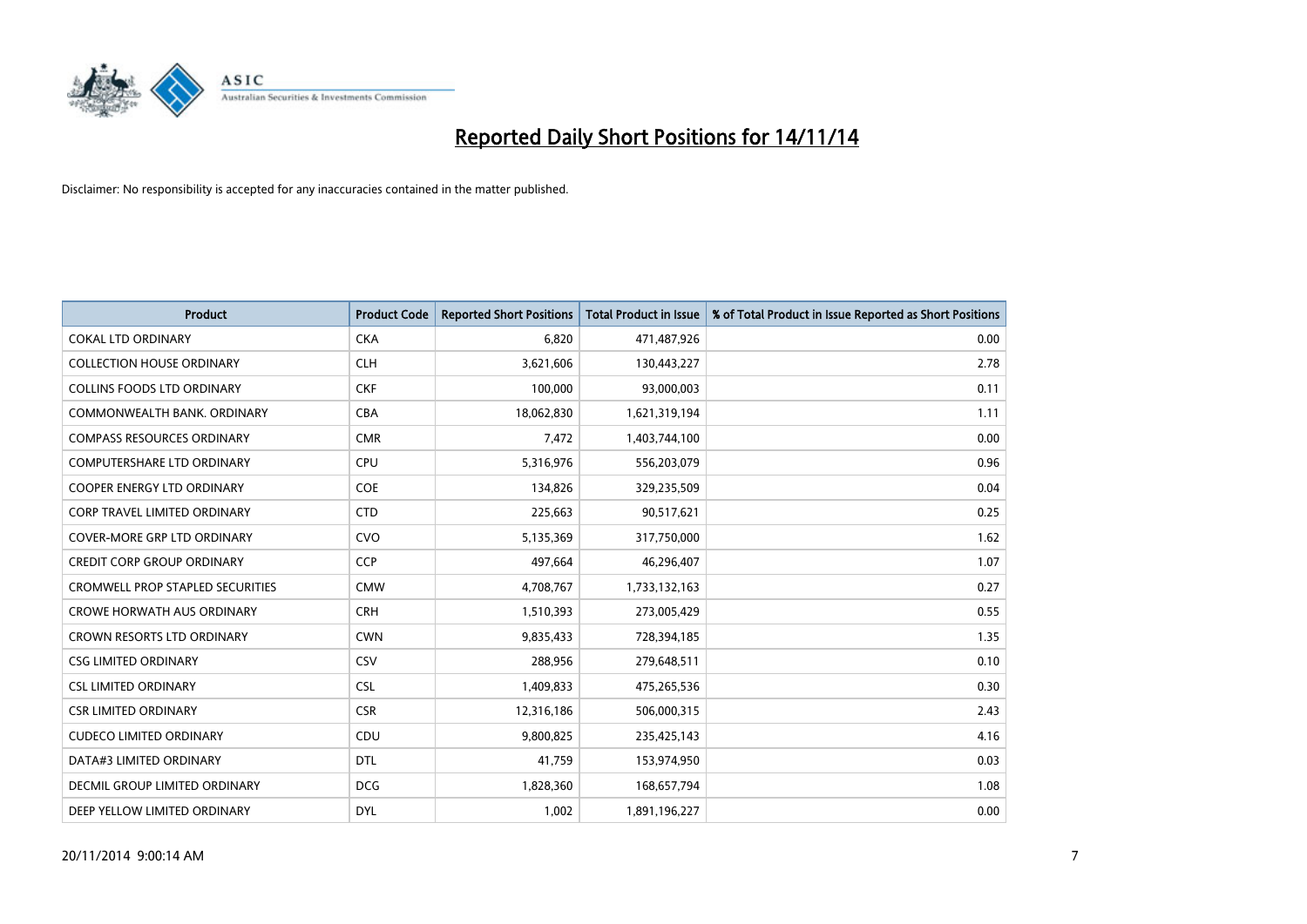

| <b>Product</b>                            | <b>Product Code</b> | <b>Reported Short Positions</b> | <b>Total Product in Issue</b> | % of Total Product in Issue Reported as Short Positions |
|-------------------------------------------|---------------------|---------------------------------|-------------------------------|---------------------------------------------------------|
| DEVINE LIMITED ORDINARY                   | <b>DVN</b>          | 2,000                           | 158,730,556                   | 0.00                                                    |
| DEXUS PROPERTY GROUP STAPLED UNIT DEF SET | <b>DXSDA</b>        | 634,018                         | 905,518,469                   | 0.07                                                    |
| DEXUS PROPERTY GROUP STAPLED UNITS        | <b>DXS</b>          | 1,459,745                       | 5,433,110,810                 | 0.03                                                    |
| DICK SMITH HLDGS ORDINARY                 | <b>DSH</b>          | 17,263,503                      | 236,511,364                   | 7.30                                                    |
| DISCOVERY METALS LTD ORDINARY             | <b>DML</b>          | 1,247,631                       | 644,039,581                   | 0.19                                                    |
| DOMINO PIZZA ENTERPR ORDINARY             | <b>DMP</b>          | 1,051,494                       | 86,160,773                    | 1.22                                                    |
| DONACO INTERNATIONAL ORDINARY             | <b>DNA</b>          | 6,588,067                       | 461,278,352                   | 1.43                                                    |
| DORAY MINERALS LTD ORDINARY               | <b>DRM</b>          | 167,557                         | 165,834,256                   | 0.10                                                    |
| DOWNER EDI LIMITED ORDINARY               | <b>DOW</b>          | 22,812,830                      | 435,399,975                   | 5.24                                                    |
| DRILLSEARCH ENERGY ORDINARY               | <b>DLS</b>          | 14,210,123                      | 461,101,450                   | 3.08                                                    |
| DUET GROUP STAPLED US PROHIBIT.           | <b>DUE</b>          | 10,097,448                      | 1,327,719,444                 | 0.76                                                    |
| DULUXGROUP LIMITED ORDINARY               | <b>DLX</b>          | 3,439,685                       | 383,503,942                   | 0.90                                                    |
| <b>DWS LTD ORDINARY</b>                   | <b>DWS</b>          | 121,259                         | 132,362,763                   | 0.09                                                    |
| ECHO ENTERTAINMENT ORDINARY               | EGP                 | 3,131,611                       | 825,672,730                   | 0.38                                                    |
| <b>ELDERS LIMITED ORDINARY</b>            | <b>ELD</b>          | 24,778,635                      | 837,232,507                   | 2.96                                                    |
| ELEMENTAL MINERALS ORDINARY               | <b>ELM</b>          | 94,536                          | 381,850,877                   | 0.02                                                    |
| <b>EMECO HOLDINGS ORDINARY</b>            | EHL                 | 10,571,837                      | 599,675,707                   | 1.76                                                    |
| ENERGY RESOURCES ORDINARY 'A'             | <b>ERA</b>          | 11,507,091                      | 517,725,062                   | 2.22                                                    |
| <b>ENERGY WORLD CORPOR, ORDINARY</b>      | <b>EWC</b>          | 46,103,947                      | 1,734,166,672                 | 2.66                                                    |
| ENVESTRA LIMITED ORDINARY                 | <b>ENV</b>          | 76,856                          | 1,796,808,474                 | 0.00                                                    |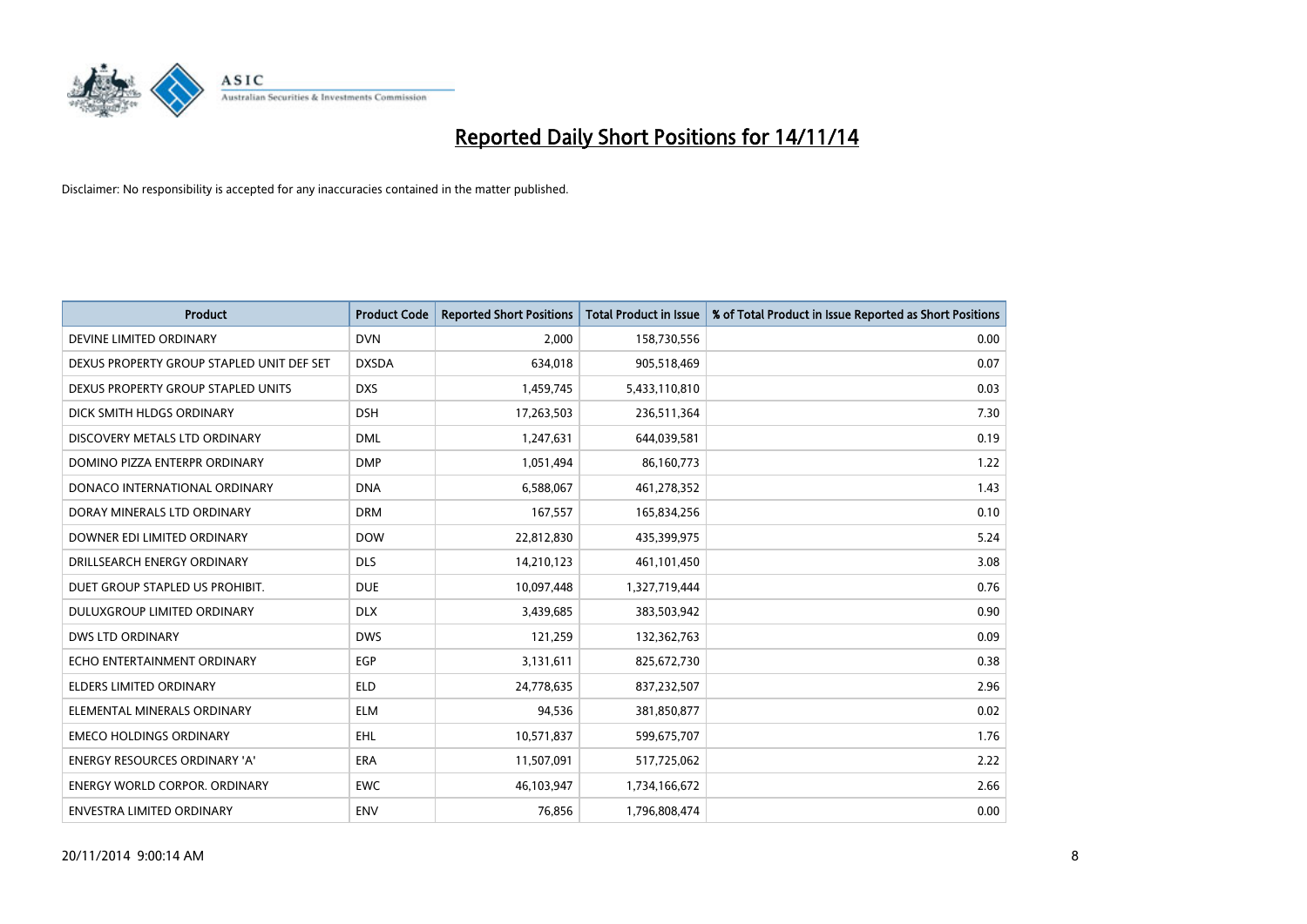

| <b>Product</b>                         | <b>Product Code</b> | <b>Reported Short Positions</b> | <b>Total Product in Issue</b> | % of Total Product in Issue Reported as Short Positions |
|----------------------------------------|---------------------|---------------------------------|-------------------------------|---------------------------------------------------------|
| EQUATORIAL RES LTD ORDINARY            | EQX                 | 33                              | 122,185,353                   | 0.00                                                    |
| EQUITY TRUSTEES ORDINARY               | EQT                 | 23,827                          | 19,269,445                    | 0.12                                                    |
| ERM POWER LIMITED ORDINARY             | EPW                 | 705,596                         | 240,826,607                   | 0.29                                                    |
| ETFS METALS. ETFS GOLD                 | GOLD                | 110                             | 3,174,621                     | 0.00                                                    |
| EVOLUTION MINING LTD ORDINARY          | <b>EVN</b>          | 44,032,963                      | 714,921,647                   | 6.16                                                    |
| FAIRFAX MEDIA LTD ORDINARY             | <b>FXI</b>          | 56,474,138                      | 2,351,955,725                 | 2.40                                                    |
| <b>FANTASTIC HOLDINGS ORDINARY</b>     | <b>FAN</b>          | 14,663                          | 103,257,398                   | 0.01                                                    |
| <b>FAR LTD ORDINARY</b>                | <b>FAR</b>          | 8,750,613                       | 3,126,808,427                 | 0.28                                                    |
| FEDERATION CNTRES ORD/UNIT STAPLED SEC | FDC.                | 529,830                         | 1,427,641,565                 | 0.04                                                    |
| FEDERATION CNTRES STAPLED SEC. DEF SET | <b>FDCDA</b>        | 10                              | 1,427,641,565                 | 0.00                                                    |
| FISHER & PAYKEL H. ORDINARY            | <b>FPH</b>          | 19,121                          | 556,451,840                   | 0.00                                                    |
| FLEETWOOD CORP ORDINARY                | <b>FWD</b>          | 1,577,706                       | 60,679,412                    | 2.60                                                    |
| FLETCHER BUILDING ORDINARY             | <b>FBU</b>          | 1,903,506                       | 687,854,788                   | 0.28                                                    |
| FLEXIGROUP LIMITED ORDINARY            | <b>FXL</b>          | 4,794,291                       | 304,096,060                   | 1.58                                                    |
| FLIGHT CENTRE TRAVEL ORDINARY          | <b>FLT</b>          | 6,245,314                       | 100,712,408                   | 6.20                                                    |
| FLINDERS MINES LTD ORDINARY            | <b>FMS</b>          | 65,000                          | 2,400,995,602                 | 0.00                                                    |
| FOCUS MINERALS LTD ORDINARY            | <b>FML</b>          | 7,879,597                       | 9,137,375,877                 | 0.09                                                    |
| <b>FOLKESTONE EDU TRUST UNITS</b>      | <b>FET</b>          | 1,590,799                       | 205,992,922                   | 0.77                                                    |
| FONTERRA SHARE FUND ORDINARY UNITS     | <b>FSF</b>          | 100,083                         | 120,626,791                   | 0.08                                                    |
| FORTESCUE METALS GRP ORDINARY          | <b>FMG</b>          | 281,831,460                     | 3,113,798,151                 | 9.05                                                    |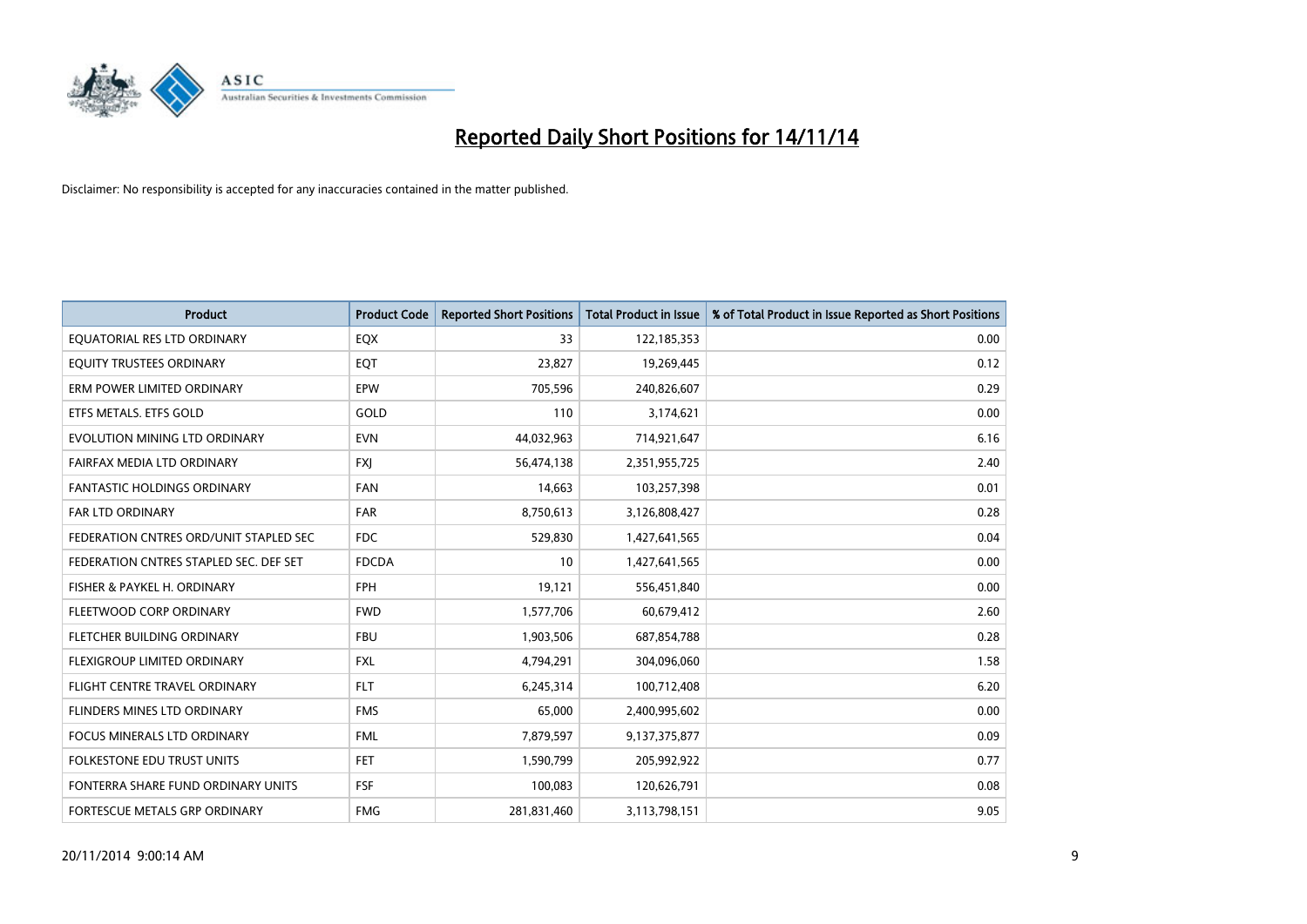

| <b>Product</b>                             | <b>Product Code</b> | <b>Reported Short Positions</b> | <b>Total Product in Issue</b> | % of Total Product in Issue Reported as Short Positions |
|--------------------------------------------|---------------------|---------------------------------|-------------------------------|---------------------------------------------------------|
| FREEDOM FOOD LTD ORDINARY                  | <b>FNP</b>          | 58,759                          | 152,689,663                   | 0.04                                                    |
| FUNTASTIC LIMITED ORDINARY                 | <b>FUN</b>          | 370,000                         | 669,869,723                   | 0.06                                                    |
| <b>G.U.D. HOLDINGS ORDINARY</b>            | GUD                 | 2,561,598                       | 70,939,492                    | 3.61                                                    |
| <b>G8 EDUCATION LIMITED ORDINARY</b>       | <b>GEM</b>          | 10,545,738                      | 353,691,630                   | 2.98                                                    |
| <b>GALAXY RESOURCES ORDINARY</b>           | GXY                 | 1,436,403                       | 1,064,496,654                 | 0.13                                                    |
| <b>GBST HOLDINGS., ORDINARY</b>            | <b>GBT</b>          | 12,274                          | 66,561,725                    | 0.02                                                    |
| <b>GDI PROPERTY GRP STAPLED SECURITIES</b> | <b>GDI</b>          | 417,311                         | 567,575,025                   | 0.07                                                    |
| <b>GENESIS ENERGY LTD ORDINARY</b>         | <b>GNE</b>          | 1,000                           | 1,000,000,000                 | 0.00                                                    |
| <b>GENTRACK GROUP LTD ORDINARY</b>         | <b>GTK</b>          | 2,951                           | 72,699,510                    | 0.00                                                    |
| <b>GENWORTH MORTGAGE ORDINARY</b>          | <b>GMA</b>          | 6,758,363                       | 650,000,000                   | 1.04                                                    |
| <b>GEODYNAMICS LIMITED ORDINARY</b>        | GDY                 | 819                             | 435,880,130                   | 0.00                                                    |
| <b>GINDALBIE METALS LTD ORDINARY</b>       | GBG                 | 34,501,672                      | 1,495,306,811                 | 2.31                                                    |
| <b>GOLD ROAD RES LTD ORDINARY</b>          | GOR                 | 2,137,751                       | 592,811,895                   | 0.36                                                    |
| <b>GOODMAN FIELDER, ORDINARY</b>           | GFF                 | 4,343,998                       | 1,955,559,207                 | 0.22                                                    |
| <b>GOODMAN GROUP STAPLED</b>               | <b>GMG</b>          | 7,848,704                       | 1,745,460,061                 | 0.45                                                    |
| <b>GPT GROUP STAPLED SEC.</b>              | <b>GPT</b>          | 7,040,335                       | 1,685,460,955                 | 0.42                                                    |
| <b>GRAINCORP LIMITED A CLASS ORDINARY</b>  | <b>GNC</b>          | 10,076,821                      | 228,855,628                   | 4.40                                                    |
| <b>GRANGE RESOURCES. ORDINARY</b>          | GRR                 | 8,552,749                       | 1,157,097,869                 | 0.74                                                    |
| <b>GREENCROSS LIMITED ORDINARY</b>         | GXL                 | 2,616,792                       | 111,447,503                   | 2.35                                                    |
| <b>GREENLAND MIN EN LTD ORDINARY</b>       | GGG                 | 464,177                         | 669,389,552                   | 0.07                                                    |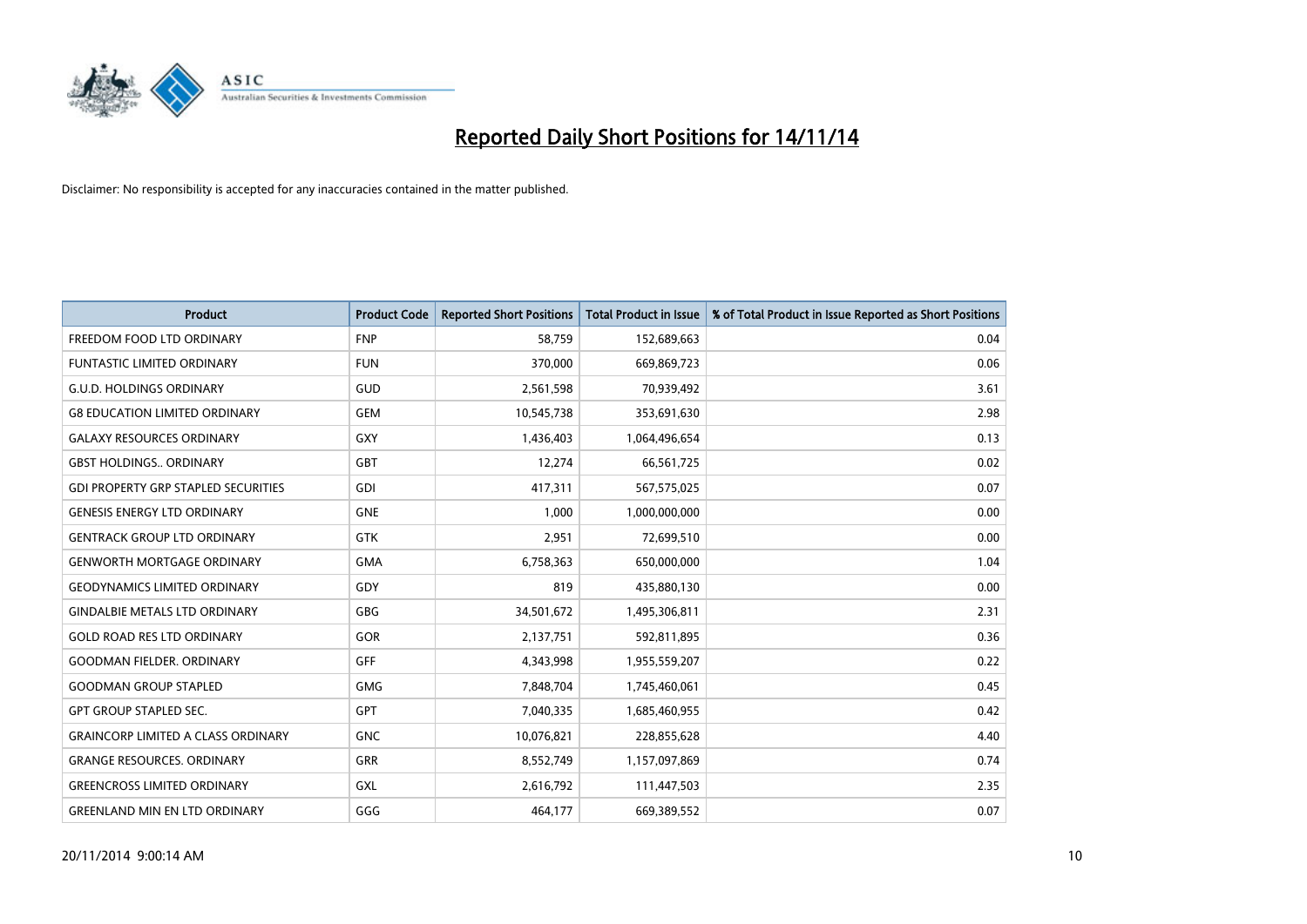

| <b>Product</b>                                   | <b>Product Code</b> | <b>Reported Short Positions</b> | <b>Total Product in Issue</b> | % of Total Product in Issue Reported as Short Positions |
|--------------------------------------------------|---------------------|---------------------------------|-------------------------------|---------------------------------------------------------|
| <b>GREENLAND MIN EN LTD RIGHTS 26-JUN-14</b>     | GGGR                | 3,842                           | 88,685,050                    | 0.00                                                    |
| <b>GROWTHPOINT PROPERTY ORD/UNIT STAPLED SEC</b> | GOZ                 | 972,436                         | 554,562,240                   | 0.18                                                    |
| <b>GRYPHON MINERALS LTD ORDINARY</b>             | GRY                 | 2,364,218                       | 401,185,424                   | 0.59                                                    |
| <b>GUILDFORD COAL LTD ORDINARY</b>               | <b>GUF</b>          | 552,501                         | 845,205,594                   | 0.07                                                    |
| <b>GWA GROUP LTD ORDINARY</b>                    | <b>GWA</b>          | 13,830,117                      | 306,533,770                   | 4.51                                                    |
| HANSEN TECHNOLOGIES ORDINARY                     | <b>HSN</b>          | 9,092                           | 163,214,381                   | 0.01                                                    |
| <b>HARVEY NORMAN ORDINARY</b>                    | <b>HVN</b>          | 41,960,172                      | 1,062,316,784                 | 3.95                                                    |
| HEALTHSCOPE LIMITED. ORDINARY                    | <b>HSO</b>          | 2,472,337                       | 1,732,094,838                 | 0.14                                                    |
| HENDERSON GROUP CDI 1:1                          | <b>HGG</b>          | 6,198,027                       | 773,175,573                   | 0.80                                                    |
| HFA HOLDINGS LIMITED ORDINARY                    | <b>HFA</b>          | 3.809                           | 162,147,897                   | 0.00                                                    |
| <b>HIGHLANDS PACIFIC ORDINARY</b>                | <b>HIG</b>          | 3,153                           | 918,694,336                   | 0.00                                                    |
| HILLGROVE RES LTD ORDINARY                       | <b>HGO</b>          | 96,258                          | 147,711,123                   | 0.07                                                    |
| <b>HILLS LTD ORDINARY</b>                        | <b>HIL</b>          | 1,087,674                       | 231,985,526                   | 0.47                                                    |
| HORIZON OIL LIMITED ORDINARY                     | <b>HZN</b>          | 32,059,451                      | 1,301,981,265                 | 2.46                                                    |
| HOTEL PROPERTY STAPLED                           | <b>HPI</b>          | 69,330                          | 146, 105, 439                 | 0.05                                                    |
| HUON AQUACULTURE GRP ORDINARY                    | <b>HUO</b>          | 874,783                         | 87,337,207                    | 1.00                                                    |
| <b>ICAR ASIA LTD ORDINARY</b>                    | ICQ                 | 618,098                         | 193,188,846                   | 0.32                                                    |
| <b>ICON ENERGY LIMITED ORDINARY</b>              | <b>ICN</b>          | 100,000                         | 615,774,351                   | 0.02                                                    |
| <b>IINET LIMITED ORDINARY</b>                    | <b>IIN</b>          | 7,659,938                       | 162, 163, 526                 | 4.72                                                    |
| <b>ILUKA RESOURCES ORDINARY</b>                  | ILU                 | 30.894.713                      | 418,700,517                   | 7.38                                                    |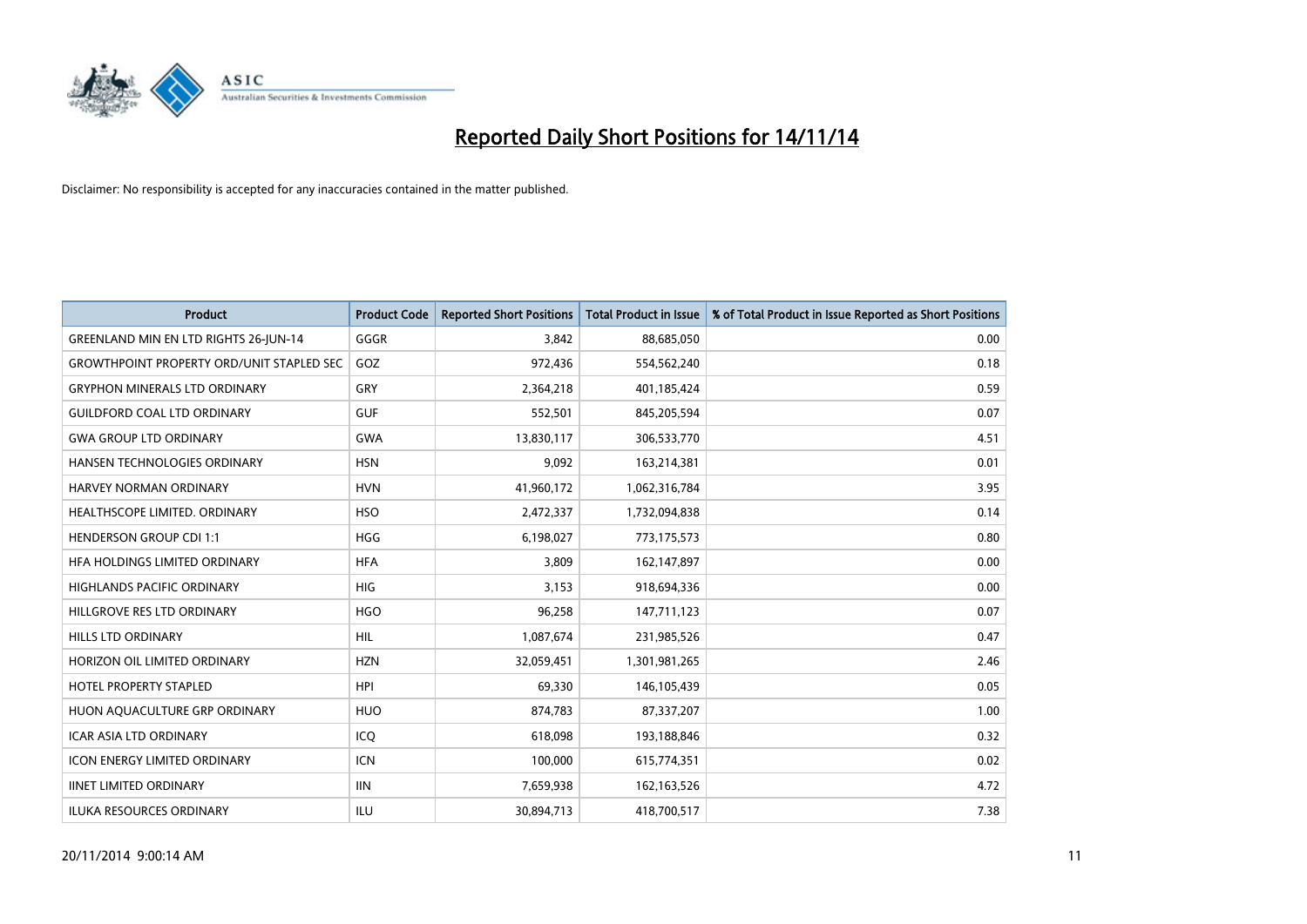

| <b>Product</b>                                | <b>Product Code</b> | <b>Reported Short Positions</b> | <b>Total Product in Issue</b> | % of Total Product in Issue Reported as Short Positions |
|-----------------------------------------------|---------------------|---------------------------------|-------------------------------|---------------------------------------------------------|
| <b>IMDEX LIMITED ORDINARY</b>                 | <b>IMD</b>          | 2,633,570                       | 216,203,136                   | 1.22                                                    |
| IMF BENTHAM LTD ORDINARY                      | <b>IMF</b>          | 4,508,416                       | 166,580,957                   | 2.71                                                    |
| <b>IMX RESOURCES LTD ORDINARY</b>             | <b>IXR</b>          | $\mathbf{1}$                    | 507,497,146                   | 0.00                                                    |
| <b>INCITEC PIVOT ORDINARY</b>                 | IPL                 | 37,271,974                      | 1,654,998,197                 | 2.25                                                    |
| <b>INDEPENDENCE GROUP ORDINARY</b>            | <b>IGO</b>          | 1,430,190                       | 234,256,573                   | 0.61                                                    |
| <b>INDOPHIL RESOURCES ORDINARY</b>            | <b>IRN</b>          | 5,753,563                       | 1,203,146,194                 | 0.48                                                    |
| <b>INDUSTRIA REIT STAPLED</b>                 | <b>IDR</b>          | 304,272                         | 125,000,001                   | 0.24                                                    |
| <b>INFIGEN ENERGY STAPLED SECURITIES</b>      | <b>IFN</b>          | 2,575,070                       | 767,887,581                   | 0.34                                                    |
| INFOMEDIA LTD ORDINARY                        | <b>IFM</b>          | 1,254,832                       | 306,954,355                   | 0.41                                                    |
| <b>INGENIA GROUP STAPLED SECURITIES</b>       | <b>INA</b>          | 3,154,982                       | 878,851,911                   | 0.36                                                    |
| <b>INSURANCE AUSTRALIA ORDINARY</b>           | IAG                 | 14,570,429                      | 2,341,618,048                 | 0.62                                                    |
| <b>INTREPID MINES ORDINARY</b>                | IAU                 | 4,144,926                       | 557,654,880                   | 0.74                                                    |
| <b>INVESTA OFFICE FUND STAPLED SECURITIES</b> | <b>IOF</b>          | 538,926                         | 614,047,458                   | 0.09                                                    |
| <b>INVOCARE LIMITED ORDINARY</b>              | <b>IVC</b>          | 4,534,713                       | 110,030,298                   | 4.12                                                    |
| <b>IOOF HOLDINGS LTD ORDINARY</b>             | IFL                 | 13,472,428                      | 300,133,752                   | 4.49                                                    |
| <b>IPROPERTY GROUP LTD ORDINARY</b>           | <b>IPP</b>          | 1,785,166                       | 181,703,204                   | 0.98                                                    |
| <b>IRESS LIMITED ORDINARY</b>                 | <b>IRE</b>          | 5,532,404                       | 159,097,319                   | 3.48                                                    |
| <b>ISELECT LTD ORDINARY</b>                   | <b>ISU</b>          | 830,203                         | 261,489,894                   | 0.32                                                    |
| <b>ISENTIA GROUP LTD ORDINARY</b>             | <b>ISD</b>          | 142,137                         | 200,000,001                   | 0.07                                                    |
| <b>ISENTRIC LTD. ORDINARY</b>                 | ICU                 | 134,432                         | 76,746,962                    | 0.18                                                    |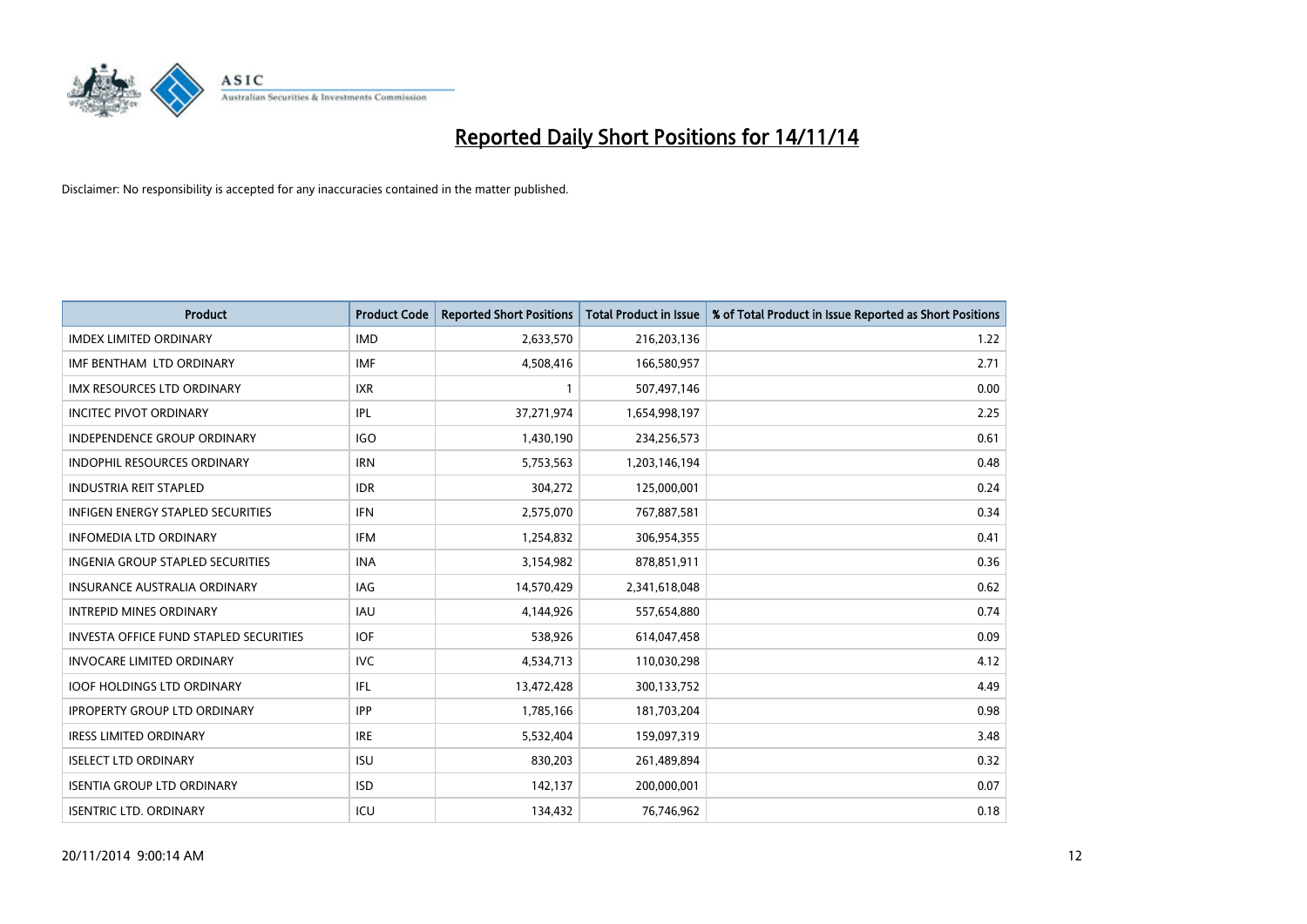

| <b>Product</b>                           | <b>Product Code</b> | <b>Reported Short Positions</b> | <b>Total Product in Issue</b> | % of Total Product in Issue Reported as Short Positions |
|------------------------------------------|---------------------|---------------------------------|-------------------------------|---------------------------------------------------------|
| ISHS MSCI SKOREA ETF CDI 1:1             | <b>IKO</b>          | 1,004                           | 51,900,000                    | 0.00                                                    |
| JAMES HARDIE INDUST CHESS DEPOSITARY INT | <b>IHX</b>          | 7,008,511                       | 444,933,946                   | 1.58                                                    |
| <b>JAPARA HEALTHCARE LT ORDINARY</b>     | <b>IHC</b>          | 7,268,715                       | 263,046,592                   | 2.76                                                    |
| <b>JB HI-FI LIMITED ORDINARY</b>         | <b>IBH</b>          | 12,138,815                      | 98,950,309                    | 12.27                                                   |
| KAROON GAS AUSTRALIA ORDINARY            | <b>KAR</b>          | 15,995,725                      | 250,085,718                   | 6.40                                                    |
| KATHMANDU HOLD LTD ORDINARY              | <b>KMD</b>          | 4,188,275                       | 201,318,944                   | 2.08                                                    |
| <b>KBL MINING LIMITED ORDINARY</b>       | <b>KBL</b>          | 1,820                           | 393,535,629                   | 0.00                                                    |
| KINGSGATE CONSOLID. ORDINARY             | <b>KCN</b>          | 24,036,687                      | 223,584,937                   | 10.75                                                   |
| KINGSROSE MINING LTD ORDINARY            | <b>KRM</b>          | 426,348                         | 358,611,493                   | 0.12                                                    |
| <b>KOGI IRON LTD ORDINARY</b>            | <b>KFE</b>          | 2,361,553                       | 376,669,836                   | 0.63                                                    |
| LEIGHTON HOLDINGS ORDINARY               | LEI                 | 5,577,628                       | 338,503,563                   | 1.65                                                    |
| LEND LEASE GROUP UNIT/ORD STAPLED        | LLC                 | 2,086,576                       | 579,596,726                   | 0.36                                                    |
| LIQUEFIED NATURAL ORDINARY               | <b>LNG</b>          | 7,742,678                       | 461,923,201                   | 1.68                                                    |
| LONESTAR RESO LTD ORDINARY               | <b>LNR</b>          | 1,028,884                       | 752,187,211                   | 0.14                                                    |
| LUCAPA DIAMOND LTD ORDINARY              | <b>LOM</b>          | 26,082                          | 181,866,631                   | 0.01                                                    |
| LYNAS CORPORATION ORDINARY               | <b>LYC</b>          | 91,887,620                      | 3,370,903,974                 | 2.73                                                    |
| <b>M2 GRP LTD ORDINARY</b>               | <b>MTU</b>          | 3,410,465                       | 181,905,060                   | 1.87                                                    |
| <b>MACA LIMITED ORDINARY</b>             | <b>MLD</b>          | 518,903                         | 232,676,373                   | 0.22                                                    |
| <b>MACMAHON HOLDINGS ORDINARY</b>        | <b>MAH</b>          | 380,895                         | 1,261,699,966                 | 0.03                                                    |
| MACO ATLAS ROADS GRP ORDINARY STAPLED    | <b>MQA</b>          | 7,672,116                       | 511,538,852                   | 1.50                                                    |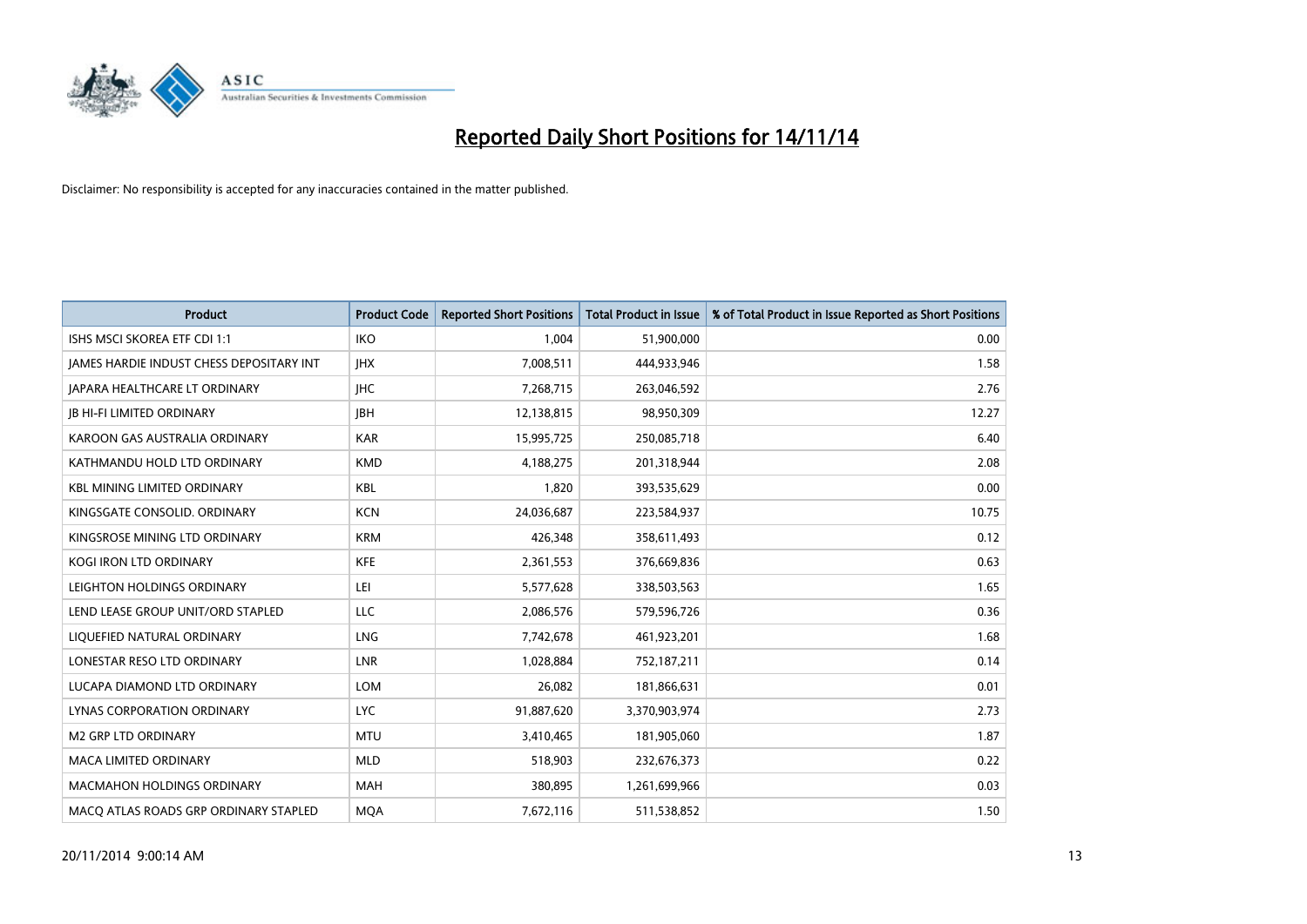

| <b>Product</b>                       | <b>Product Code</b> | <b>Reported Short Positions</b> | <b>Total Product in Issue</b> | % of Total Product in Issue Reported as Short Positions |
|--------------------------------------|---------------------|---------------------------------|-------------------------------|---------------------------------------------------------|
| MACQUARIE GROUP LTD ORDINARY         | MQG                 | 1,270,874                       | 321,207,154                   | 0.40                                                    |
| MAGELLAN FIN GRP LTD ORDINARY        | <b>MFG</b>          | 3,287,344                       | 159,575,536                   | 2.06                                                    |
| <b>MANTRA GROUP LTD ORDINARY</b>     | <b>MTR</b>          | 3,862,348                       | 249,471,229                   | 1.55                                                    |
| <b>MATRIX C &amp; E LTD ORDINARY</b> | <b>MCE</b>          | 2,610,432                       | 94,555,428                    | 2.76                                                    |
| MAVERICK DRILLING ORDINARY           | <b>MAD</b>          | 2,937,423                       | 544,321,602                   | 0.54                                                    |
| <b>MAXITRANS INDUSTRIES ORDINARY</b> | <b>MXI</b>          | 14,089                          | 185,075,653                   | 0.01                                                    |
| MAYNE PHARMA LTD ORDINARY            | <b>MYX</b>          | 10,808,045                      | 587,948,337                   | 1.84                                                    |
| MCMILLAN SHAKESPEARE ORDINARY        | <b>MMS</b>          | 739,929                         | 77,525,801                    | 0.95                                                    |
| <b>MCPHERSON'S LTD ORDINARY</b>      | <b>MCP</b>          | 10,010                          | 95,434,645                    | 0.01                                                    |
| MEDUSA MINING LTD ORDINARY           | <b>MML</b>          | 16,502,112                      | 207,794,301                   | 7.94                                                    |
| MERIDIAN ENERGY INSTALMENT RECEIPTS  | <b>MEZCA</b>        | 200,000                         | 1,255,413,626                 | 0.02                                                    |
| <b>MERMAID MARINE ORDINARY</b>       | <b>MRM</b>          | 19,099,260                      | 368,666,221                   | 5.18                                                    |
| MESOBLAST LIMITED ORDINARY           | <b>MSB</b>          | 21,260,213                      | 321,696,029                   | 6.61                                                    |
| METALS X LIMITED ORDINARY            | <b>MLX</b>          | 2,799,347                       | 1,655,826,110                 | 0.17                                                    |
| METCASH LIMITED ORDINARY             | <b>MTS</b>          | 128,027,322                     | 903,309,574                   | 14.17                                                   |
| METMINCO LIMITED ORDINARY            | <b>MNC</b>          | 32,000                          | 1,822,614,860                 | 0.00                                                    |
| MIGHTY RIVER POWER ORDINARY          | <b>MYT</b>          | 3,285,133                       | 1,400,012,517                 | 0.23                                                    |
| MINCOR RESOURCES NL ORDINARY         | <b>MCR</b>          | 29,548                          | 188,208,274                   | 0.02                                                    |
| MINERAL DEPOSITS ORDINARY            | <b>MDL</b>          | 1,066,577                       | 103,676,341                   | 1.03                                                    |
| MINERAL RESOURCES. ORDINARY          | <b>MIN</b>          | 19,538,266                      | 187,270,274                   | 10.43                                                   |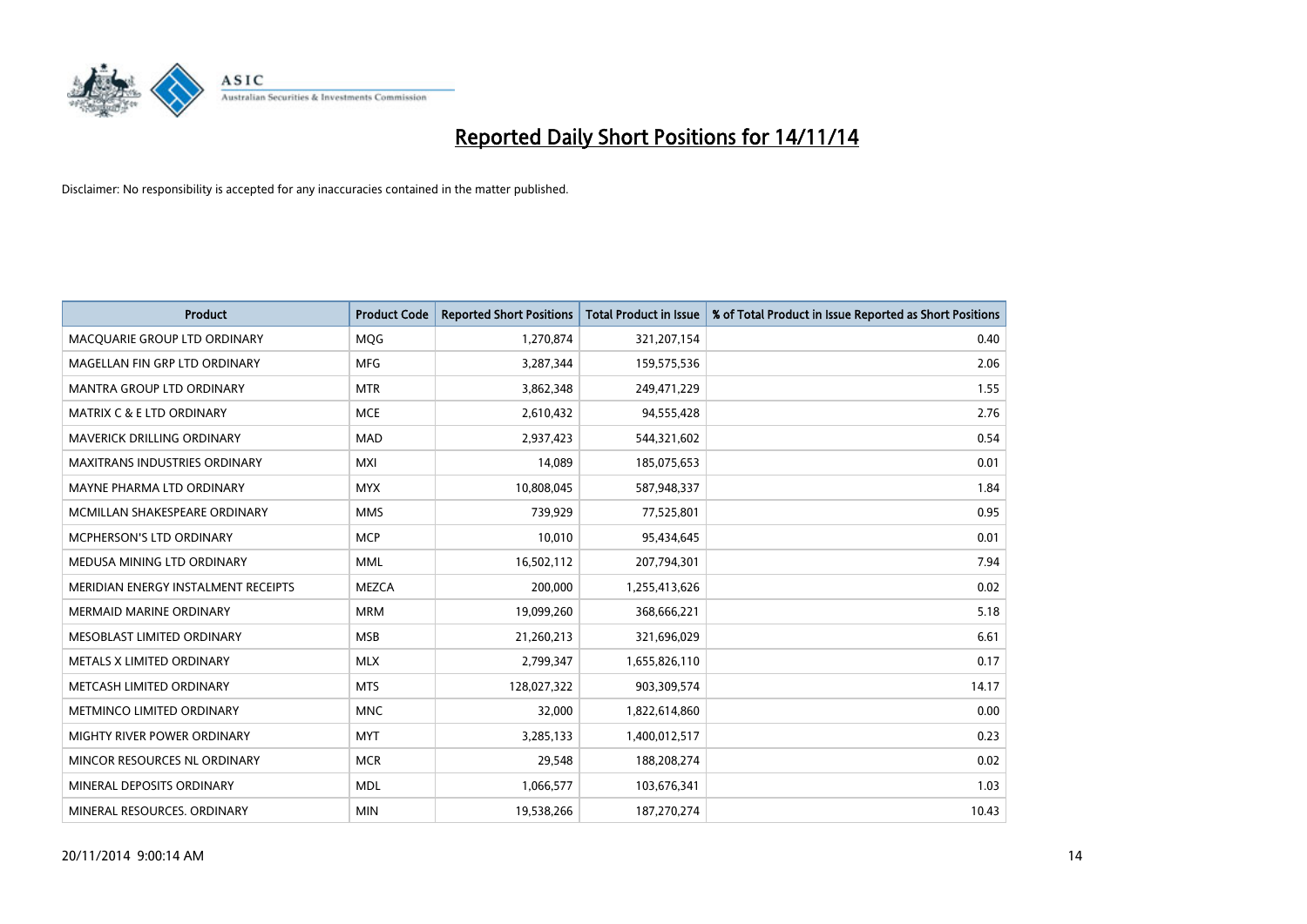

| <b>Product</b>                  | <b>Product Code</b> | <b>Reported Short Positions</b> | <b>Total Product in Issue</b> | % of Total Product in Issue Reported as Short Positions |
|---------------------------------|---------------------|---------------------------------|-------------------------------|---------------------------------------------------------|
| MINT WIRELESS ORDINARY          | <b>MNW</b>          | 8,268                           | 470,372,395                   | 0.00                                                    |
| MIRABELA NICKEL LTD ORDINARY    | <b>MBN</b>          | 1,812,292                       | 929,710,216                   | 0.19                                                    |
| MIRVAC GROUP STAPLED SECURITIES | <b>MGR</b>          | 2,371,603                       | 3,697,197,370                 | 0.06                                                    |
| MOBILE EMBRACE LTD ORDINARY     | <b>MBE</b>          | 28,000                          | 376,510,098                   | 0.01                                                    |
| MOLOPO ENERGY LTD ORDINARY      | <b>MPO</b>          | 31,118                          | 248,705,730                   | 0.01                                                    |
| MONADELPHOUS GROUP ORDINARY     | <b>MND</b>          | 7,923,649                       | 92,998,380                    | 8.52                                                    |
| MONASH IVF GROUP LTD ORDINARY   | <b>MVF</b>          | 654,355                         | 231,081,089                   | 0.28                                                    |
| MORTGAGE CHOICE LTD ORDINARY    | <b>MOC</b>          | 1,086                           | 124,216,248                   | 0.00                                                    |
| MOUNT GIBSON IRON ORDINARY      | <b>MGX</b>          | 43,651,107                      | 1,090,805,085                 | 4.00                                                    |
| MULTIPLEX SITES SITES           | <b>MXUPA</b>        | 2,479                           | 4,500,000                     | 0.06                                                    |
| MYER HOLDINGS LTD ORDINARY      | <b>MYR</b>          | 106,923,377                     | 585,689,551                   | 18.26                                                   |
| NANOSONICS LIMITED ORDINARY     | <b>NAN</b>          | 2,314,329                       | 264,332,826                   | 0.88                                                    |
| NATIONAL AUST. BANK ORDINARY    | <b>NAB</b>          | 20,635,052                      | 2,365,795,293                 | 0.87                                                    |
| NATIONAL STORAGE STAPLED        | <b>NSR</b>          | 1,533,746                       | 290,831,660                   | 0.53                                                    |
| NAVITAS LIMITED ORDINARY        | <b>NVT</b>          | 3,380,808                       | 376,037,813                   | 0.90                                                    |
| NEARMAP LTD ORDINARY            | <b>NEA</b>          | 1,338,853                       | 338,146,101                   | 0.40                                                    |
| NEON ENERGY LIMITED ORDINARY    | <b>NEN</b>          | 140,474                         | 553,037,848                   | 0.03                                                    |
| NEW HOPE CORPORATION ORDINARY   | <b>NHC</b>          | 1,615,558                       | 830,999,449                   | 0.19                                                    |
| NEW ZEALAND OIL& GAS ORDINARY   | <b>NZO</b>          | 344,757                         | 421,098,661                   | 0.08                                                    |
| NEWCREST MINING ORDINARY        | <b>NCM</b>          | 10,250,691                      | 766,510,971                   | 1.34                                                    |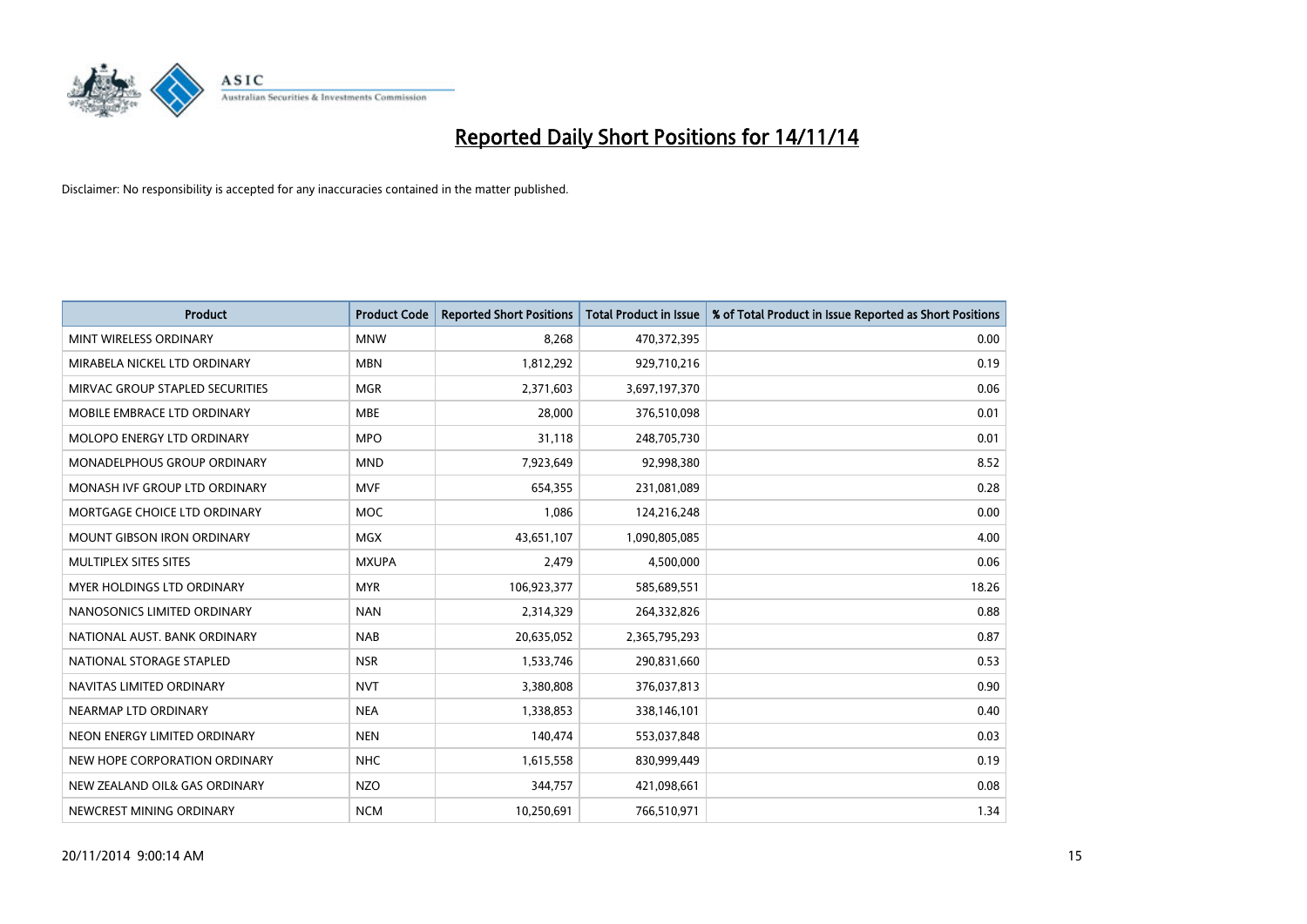

| <b>Product</b>                         | <b>Product Code</b> | <b>Reported Short Positions</b> | <b>Total Product in Issue</b> | % of Total Product in Issue Reported as Short Positions |
|----------------------------------------|---------------------|---------------------------------|-------------------------------|---------------------------------------------------------|
| NEWS CORP A NON-VOTING CDI             | <b>NWSLV</b>        | 89,936                          | 2,897,304                     | 3.10                                                    |
| NEWS CORP B VOTING CDI                 | <b>NWS</b>          | 2,432,260                       | 23,258,606                    | 10.46                                                   |
| NEWSAT LIMITED ORDINARY                | <b>NWT</b>          | 6,777,586                       | 643,199,841                   | 1.05                                                    |
| NEXTDC LIMITED ORDINARY                | <b>NXT</b>          | 19,258,292                      | 193,154,486                   | 9.97                                                    |
| NEXUS ENERGY LIMITED ORDINARY          | <b>NXS</b>          | 83,983                          | 1,330,219,459                 | 0.01                                                    |
| NIB HOLDINGS LIMITED ORDINARY          | <b>NHF</b>          | 2,423,354                       | 439,004,182                   | 0.55                                                    |
| NINE ENTERTAINMENT ORDINARY            | <b>NEC</b>          | 11,643,797                      | 940,295,023                   | 1.24                                                    |
| NOBLE MINERAL RES ORDINARY             | <b>NMG</b>          | 2,365,726                       | 666,397,952                   | 0.36                                                    |
| NORTHERN IRON LTD ORDINARY             | <b>NFE</b>          | 11,392                          | 484,405,314                   | 0.00                                                    |
| NORTHERN STAR ORDINARY                 | <b>NST</b>          | 15,803,799                      | 592,256,718                   | 2.67                                                    |
| NOVION PROPERTY GRP STAPLED SECURITIES | <b>NVN</b>          | 12,495,548                      | 3,050,355,727                 | 0.41                                                    |
| NRW HOLDINGS LIMITED ORDINARY          | <b>NWH</b>          | 11,960,258                      | 278,888,011                   | 4.29                                                    |
| NUFARM LIMITED ORDINARY                | <b>NUF</b>          | 10,355,502                      | 264, 367, 746                 | 3.92                                                    |
| NUPLEX INDUSTRIES ORDINARY             | <b>NPX</b>          | 1,000                           | 198,125,827                   | 0.00                                                    |
| OCEANAGOLD CORP. CHESS DEPOSITARY INT  | <b>OGC</b>          | 1,854,232                       | 301,520,186                   | 0.61                                                    |
| OIL SEARCH LTD ORDINARY                | OSH                 | 4,714,434                       | 1,522,692,587                 | 0.31                                                    |
| OM HOLDINGS LIMITED ORDINARY           | OMH                 | 58,082                          | 733,423,337                   | 0.01                                                    |
| ORBIS GOLD LTD ORDINARY                | <b>OBS</b>          | 10,000                          | 249,886,056                   | 0.00                                                    |
| ORICA LIMITED ORDINARY                 | ORI                 | 18,249,620                      | 372,743,291                   | 4.90                                                    |
| ORIGIN ENERGY ORDINARY                 | <b>ORG</b>          | 7,545,620                       | 1,106,302,799                 | 0.68                                                    |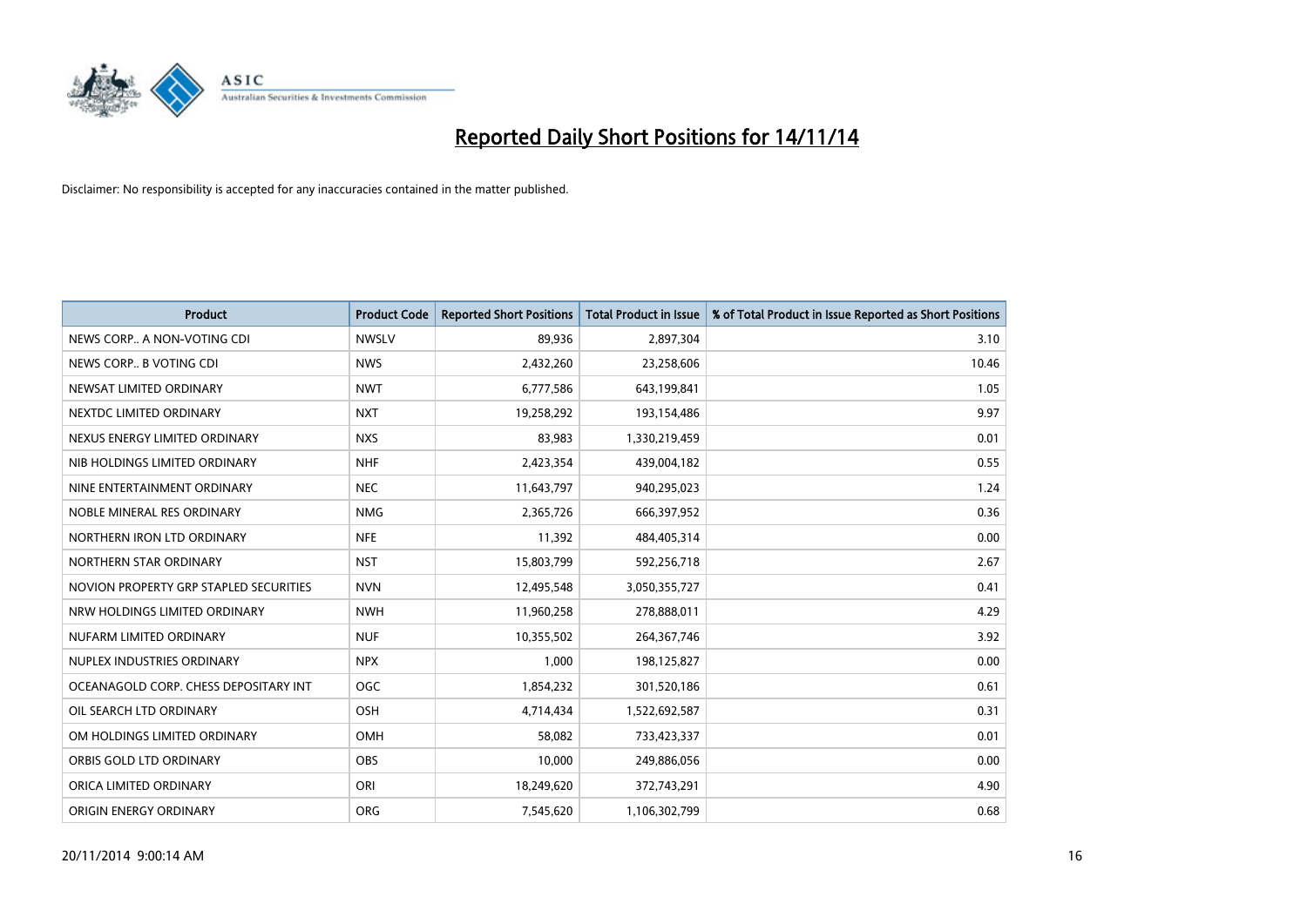

| <b>Product</b>                 | <b>Product Code</b> | <b>Reported Short Positions</b> | <b>Total Product in Issue</b> | % of Total Product in Issue Reported as Short Positions |
|--------------------------------|---------------------|---------------------------------|-------------------------------|---------------------------------------------------------|
| OROCOBRE LIMITED ORDINARY      | <b>ORE</b>          | 2,701,492                       | 132,041,911                   | 2.05                                                    |
| ORORA LIMITED ORDINARY         | <b>ORA</b>          | 7,538,225                       | 1,206,684,923                 | 0.62                                                    |
| OROTONGROUP LIMITED ORDINARY   | <b>ORL</b>          | 255,276                         | 40,880,902                    | 0.62                                                    |
| OZ MINERALS ORDINARY           | OZL                 | 15,754,376                      | 303,470,022                   | 5.19                                                    |
| OZFOREX GROUP LTD ORDINARY     | <b>OFX</b>          | 7,047,750                       | 240,000,000                   | 2.94                                                    |
| <b>PACIFIC BRANDS ORDINARY</b> | <b>PBG</b>          | 68,330,098                      | 917,226,291                   | 7.45                                                    |
| PACT GROUP HLDGS LTD ORDINARY  | <b>PGH</b>          | 2,928,785                       | 294,097,961                   | 1.00                                                    |
| PALADIN ENERGY LTD ORDINARY    | <b>PDN</b>          | 109,278,299                     | 964,894,574                   | 11.33                                                   |
| PANAUST LIMITED ORDINARY       | <b>PNA</b>          | 102,390                         | 636,599,496                   | 0.02                                                    |
| PANORAMA SYNERGY LTD ORDINARY  | <b>PSY</b>          | 26,067                          | 493,403,798                   | 0.01                                                    |
| PANORAMIC RESOURCES ORDINARY   | PAN                 | 221,840                         | 322,275,824                   | 0.07                                                    |
| PANTERRA GOLD LTD ORDINARY     | PGI                 | $\mathbf{1}$                    | 846,215,609                   | 0.00                                                    |
| PAPERLINX LIMITED ORDINARY     | <b>PPX</b>          | 44,691                          | 665,181,261                   | 0.01                                                    |
| PAPILLON RES LTD ORDINARY      | PIR                 | 17,561                          | 356,976,210                   | 0.00                                                    |
| PATTIES FOODS LTD ORDINARY     | PFL                 | 9,001                           | 139,144,338                   | 0.01                                                    |
| PEET LIMITED ORDINARY          | <b>PPC</b>          | 54,729                          | 438,587,714                   | 0.01                                                    |
| PERPETUAL LIMITED ORDINARY     | PPT                 | 1,134,481                       | 46,574,426                    | 2.44                                                    |
| PERSEUS MINING LTD ORDINARY    | <b>PRU</b>          | 22,122,328                      | 526,656,401                   | 4.20                                                    |
| PHARMAXIS LTD ORDINARY         | <b>PXS</b>          | 501,000                         | 310,120,349                   | 0.16                                                    |
| PHOSPHAGENICS LTD. ORDINARY    | POH                 | 43,750                          | 1,261,965,957                 | 0.00                                                    |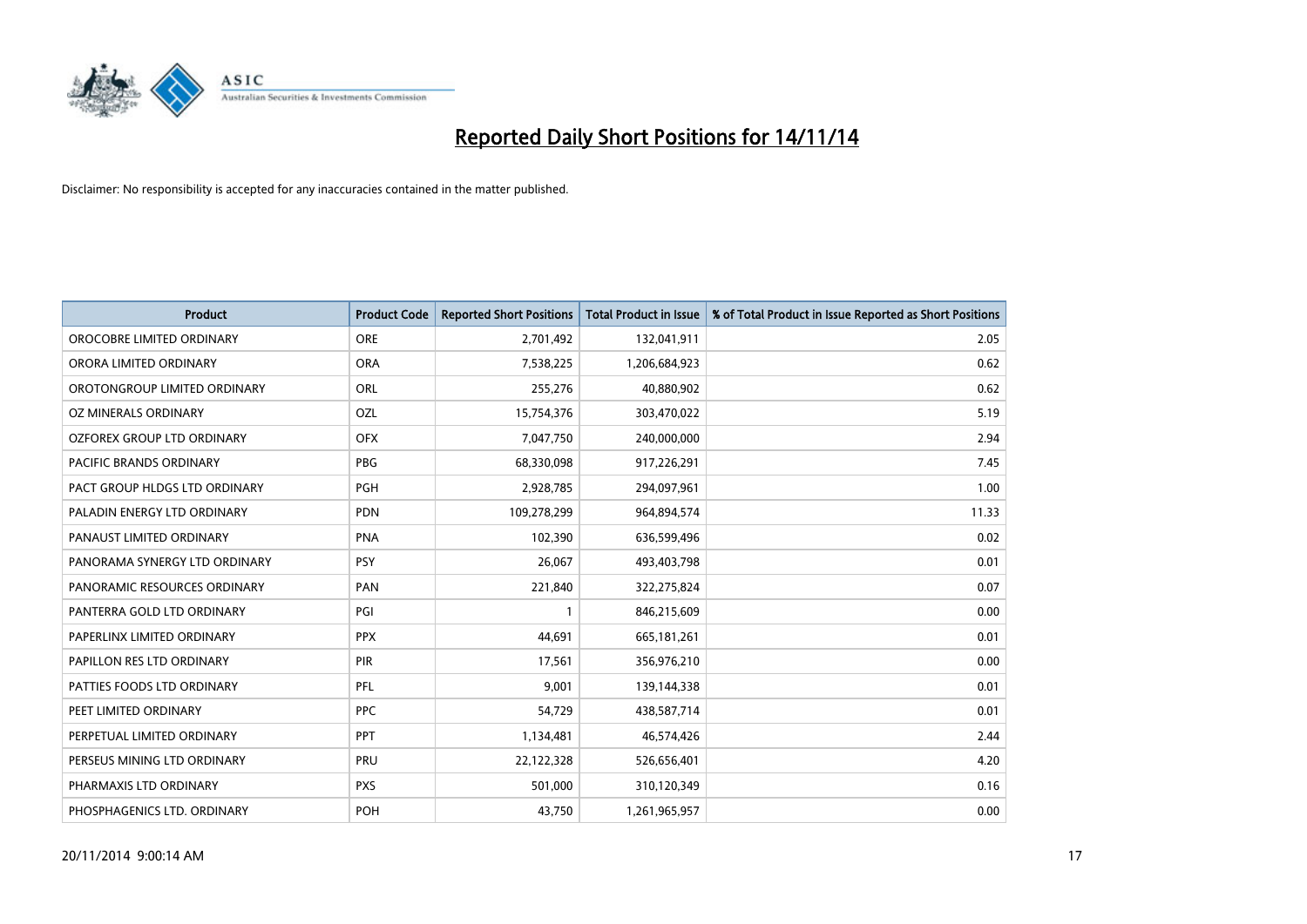

| <b>Product</b>                    | <b>Product Code</b> | <b>Reported Short Positions</b> | Total Product in Issue | % of Total Product in Issue Reported as Short Positions |
|-----------------------------------|---------------------|---------------------------------|------------------------|---------------------------------------------------------|
| PLATINUM ASSET ORDINARY           | <b>PTM</b>          | 2,551,369                       | 580,891,982            | 0.44                                                    |
| PLATINUM AUSTRALIA ORDINARY       | <b>PLA</b>          | 836,127                         | 504,968,043            | 0.17                                                    |
| <b>PMP LIMITED ORDINARY</b>       | <b>PMP</b>          | 27,581                          | 323,781,124            | 0.01                                                    |
| POSEIDON NICK LTD ORDINARY        | <b>POS</b>          | 1,283,000                       | 601,024,910            | 0.21                                                    |
| PRANA BIOTECHNOLOGY ORDINARY      | <b>PBT</b>          | 2,752,533                       | 488,936,960            | 0.56                                                    |
| PREMIER INVESTMENTS ORDINARY      | <b>PMV</b>          | 229,740                         | 155,900,075            | 0.15                                                    |
| PRIMA BIOMED LTD ORDINARY         | <b>PRR</b>          | 132,361                         | 1,271,465,443          | 0.01                                                    |
| PRIMARY HEALTH CARE ORDINARY      | <b>PRY</b>          | 26,203,772                      | 512,130,550            | 5.12                                                    |
| PRIME MEDIA GRP LTD ORDINARY      | <b>PRT</b>          | 1,455,168                       | 366,330,303            | 0.40                                                    |
| PROGRAMMED ORDINARY               | <b>PRG</b>          | 134,740                         | 118,651,911            | 0.11                                                    |
| PURA VIDA ENERGY NL ORDINARY      | <b>PVD</b>          | 229,287                         | 130,130,698            | 0.18                                                    |
| <b>QANTAS AIRWAYS ORDINARY</b>    | QAN                 | 27,473,882                      | 2,196,330,250          | 1.25                                                    |
| OBE INSURANCE GROUP ORDINARY      | <b>OBE</b>          | 19,278,552                      | 1,364,945,301          | 1.41                                                    |
| <b>QUBE HOLDINGS LTD ORDINARY</b> | <b>QUB</b>          | 4,278,794                       | 1,054,428,076          | 0.41                                                    |
| RAMSAY HEALTH CARE ORDINARY       | <b>RHC</b>          | 480,817                         | 202,081,252            | 0.24                                                    |
| RCG CORPORATION LTD ORDINARY      | <b>RCG</b>          | 389,154                         | 263,808,625            | 0.15                                                    |
| <b>RCR TOMLINSON ORDINARY</b>     | <b>RCR</b>          | 316,076                         | 139,000,806            | 0.23                                                    |
| <b>REA GROUP ORDINARY</b>         | <b>REA</b>          | 2,145,325                       | 131,714,699            | 1.63                                                    |
| RECALL HOLDINGS LTD ORDINARY      | <b>REC</b>          | 6,222,839                       | 313,149,677            | 1.99                                                    |
| RECKON LIMITED ORDINARY           | <b>RKN</b>          | 1,376,787                       | 112,084,762            | 1.23                                                    |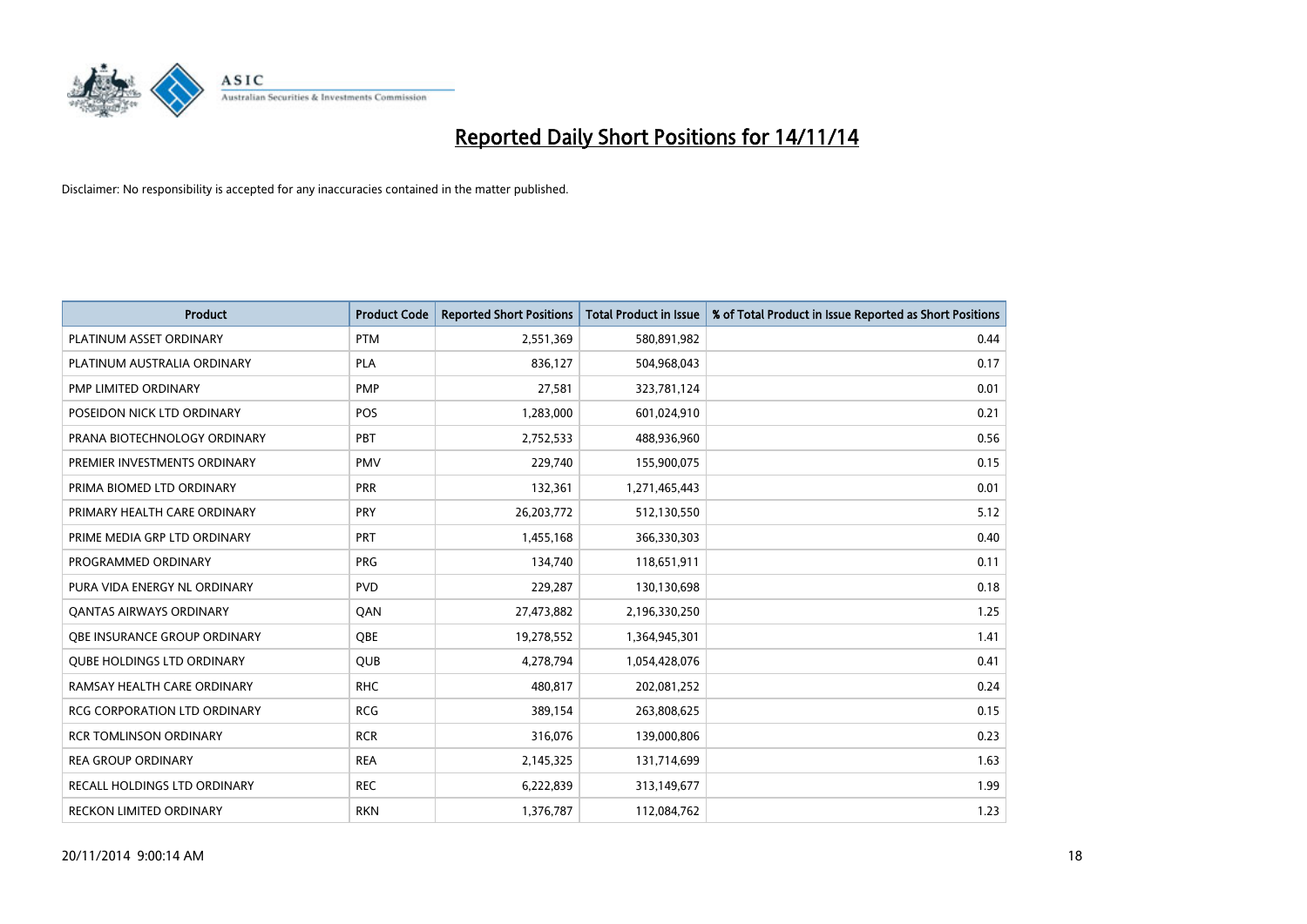

| <b>Product</b>                      | <b>Product Code</b> | <b>Reported Short Positions</b> | <b>Total Product in Issue</b> | % of Total Product in Issue Reported as Short Positions |
|-------------------------------------|---------------------|---------------------------------|-------------------------------|---------------------------------------------------------|
| <b>RED 5 LIMITED ORDINARY</b>       | <b>RED</b>          | 174,740                         | 759,451,008                   | 0.02                                                    |
| <b>RED FORK ENERGY ORDINARY</b>     | <b>RFE</b>          | 333,124                         | 501,051,719                   | 0.07                                                    |
| REDBANK ENERGY LTD ORDINARY         | AEJ                 | 13                              | 786,287                       | 0.00                                                    |
| REED RESOURCES LTD ORDINARY         | <b>RDR</b>          | 2,000                           | 499,453,895                   | 0.00                                                    |
| REGIS HEALTHCARE LTD ORDINARY       | <b>REG</b>          | 785,540                         | 300, 345, 797                 | 0.26                                                    |
| <b>REGIS RESOURCES ORDINARY</b>     | <b>RRL</b>          | 54,383,113                      | 499,781,595                   | 10.88                                                   |
| RESMED INC CDI 10:1                 | <b>RMD</b>          | 34,678,519                      | 1,397,522,030                 | 2.48                                                    |
| RESOLUTE MINING ORDINARY            | <b>RSG</b>          | 11,587,088                      | 641,189,223                   | 1.81                                                    |
| <b>RESOURCE GENERATION ORDINARY</b> | <b>RES</b>          | 1,220                           | 581,380,338                   | 0.00                                                    |
| <b>RETAIL FOOD GROUP ORDINARY</b>   | <b>RFG</b>          | 5,694,000                       | 154,379,893                   | 3.69                                                    |
| REX MINERALS LIMITED ORDINARY       | <b>RXM</b>          | 1,073,293                       | 220,519,784                   | 0.49                                                    |
| RIO TINTO LIMITED ORDINARY          | <b>RIO</b>          | 6,188,010                       | 435,758,720                   | 1.42                                                    |
| ROC OIL COMPANY ORDINARY            | <b>ROC</b>          | 1,091,811                       | 687,618,400                   | 0.16                                                    |
| ROX RESOURCES ORDINARY              | <b>RXL</b>          | 5,523,255                       | 849,673,095                   | 0.65                                                    |
| ROYAL WOLF HOLDINGS ORDINARY        | <b>RWH</b>          | 212,781                         | 100,387,052                   | 0.21                                                    |
| SAI GLOBAL LIMITED ORDINARY         | SAI                 | 639,538                         | 211,726,802                   | 0.30                                                    |
| SALMAT LIMITED ORDINARY             | <b>SLM</b>          | 101,231                         | 159,812,799                   | 0.06                                                    |
| SAMSON OIL & GAS LTD ORDINARY       | <b>SSN</b>          | 15,343,700                      | 2,837,782,022                 | 0.54                                                    |
| SANDFIRE RESOURCES ORDINARY         | <b>SFR</b>          | 3,062,893                       | 155,840,968                   | 1.97                                                    |
| <b>SANTOS LTD ORDINARY</b>          | <b>STO</b>          | 8,431,684                       | 982,270,775                   | 0.86                                                    |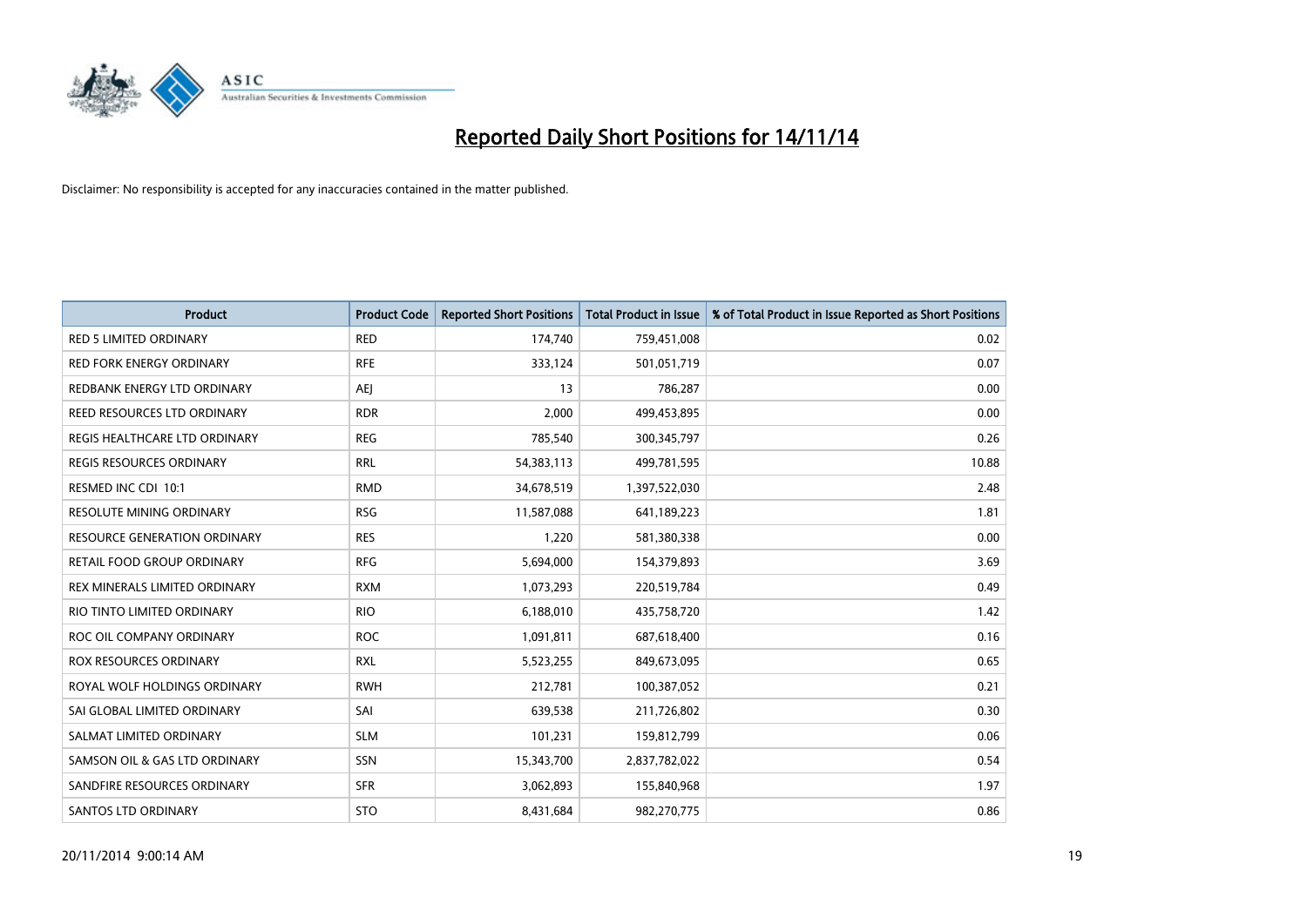

| <b>Product</b>                           | <b>Product Code</b> | <b>Reported Short Positions</b> | <b>Total Product in Issue</b> | % of Total Product in Issue Reported as Short Positions |
|------------------------------------------|---------------------|---------------------------------|-------------------------------|---------------------------------------------------------|
| SARACEN MINERAL ORDINARY                 | <b>SAR</b>          | 7,060,935                       | 792,784,738                   | 0.89                                                    |
| SCA PROPERTY GROUP STAPLED SECURITIES    | <b>SCP</b>          | 17,668,825                      | 648,628,320                   | 2.72                                                    |
| <b>SCENTRE GRP STAPLED</b>               | SCG                 | 22,599,553                      | 5,324,296,678                 | 0.42                                                    |
| SEDGMAN LIMITED ORDINARY                 | <b>SDM</b>          | 1,128,550                       | 227,059,277                   | 0.50                                                    |
| SEEK LIMITED ORDINARY                    | <b>SEK</b>          | 11,862,409                      | 342,335,122                   | 3.47                                                    |
| SELECT HARVESTS ORDINARY                 | SHV                 | 1,155,480                       | 70,940,874                    | 1.63                                                    |
| SENEX ENERGY LIMITED ORDINARY            | <b>SXY</b>          | 49,143,586                      | 1,149,657,377                 | 4.27                                                    |
| SERVICE STREAM ORDINARY                  | <b>SSM</b>          | 30                              | 386,389,873                   | 0.00                                                    |
| SEVEN GROUP HOLDINGS ORDINARY            | <b>SVW</b>          | 1,680,206                       | 299,199,240                   | 0.56                                                    |
| SEVEN WEST MEDIA LTD ORDINARY            | SWM                 | 18,386,099                      | 999,160,872                   | 1.84                                                    |
| SEYMOUR WHYTE LTD ORDINARY               | SWL                 | 28,988                          | 87,647,595                    | 0.03                                                    |
| SIGMA PHARMACEUTICAL ORDINARY            | <b>SIP</b>          | 23,975,940                      | 1,108,086,575                 | 2.16                                                    |
| SILEX SYSTEMS ORDINARY                   | <b>SLX</b>          | 7,961,917                       | 170,467,339                   | 4.67                                                    |
| SILVER CHEF LIMITED ORDINARY             | SIV                 | 24,023                          | 29,640,865                    | 0.08                                                    |
| SILVER LAKE RESOURCE ORDINARY            | <b>SLR</b>          | 25,854,215                      | 503,233,971                   | 5.14                                                    |
| SIMS METAL MGMT LTD ORDINARY             | SGM                 | 16, 141, 975                    | 204,633,630                   | 7.89                                                    |
| SINGAPORE TELECOMM. CHESS DEPOSITARY INT | SGT                 | 857,211                         | 115,837,110                   | 0.74                                                    |
| SINO GAS ENERGY ORDINARY                 | <b>SEH</b>          | 11,225,563                      | 1,542,672,358                 | 0.73                                                    |
| SIRIUS RESOURCES NL ORDINARY             | <b>SIR</b>          | 16,142,333                      | 341,438,269                   | 4.73                                                    |
| SIRTEX MEDICAL ORDINARY                  | <b>SRX</b>          | 86,962                          | 56,530,231                    | 0.15                                                    |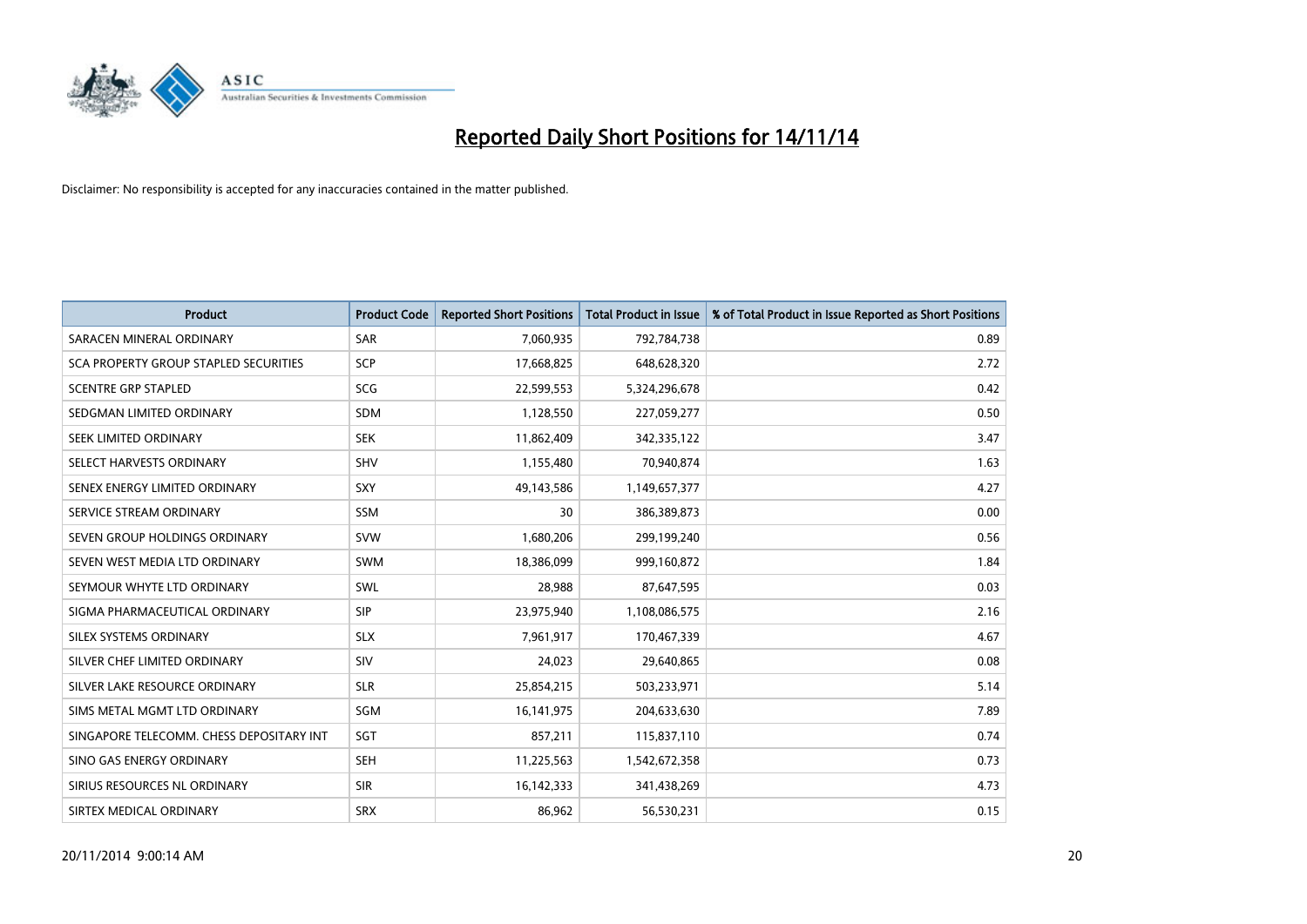

| <b>Product</b>                           | <b>Product Code</b> | <b>Reported Short Positions</b> | <b>Total Product in Issue</b> | % of Total Product in Issue Reported as Short Positions |
|------------------------------------------|---------------------|---------------------------------|-------------------------------|---------------------------------------------------------|
| SKILLED GROUP LTD ORDINARY               | <b>SKE</b>          | 6,932,400                       | 235,753,791                   | 2.94                                                    |
| SKY NETWORK ORDINARY                     | <b>SKT</b>          | 11,441,951                      | 389,139,785                   | 2.94                                                    |
| SKYCITY ENT GRP LTD ORDINARY             | <b>SKC</b>          | 8,024,167                       | 587,472,741                   | 1.37                                                    |
| <b>SLATER &amp; GORDON ORDINARY</b>      | SGH                 | 3,495,511                       | 205,810,288                   | 1.70                                                    |
| SMS MANAGEMENT, ORDINARY                 | SMX                 | 1,871,721                       | 69,394,537                    | 2.70                                                    |
| SONIC HEALTHCARE ORDINARY                | <b>SHL</b>          | 2,582,742                       | 401,171,556                   | 0.64                                                    |
| SOUL PATTINSON (W.H) ORDINARY            | SOL                 | 16,866                          | 239,395,320                   | 0.01                                                    |
| SP AUSNET STAPLED SECURITIES             | SPN                 | 545,540                         | 3,425,244,162                 | 0.02                                                    |
| SPARK INFRASTRUCTURE STAPLED US PROHIBT. | SKI                 | 12,889,394                      | 1,466,360,128                 | 0.88                                                    |
| SPARK NEW ZEALAND ORDINARY               | <b>SPK</b>          | 12,821,373                      | 1,834,767,958                 | 0.70                                                    |
| SPDR 200 FUND ETF UNITS                  | <b>STW</b>          | 168,573                         | 46,846,865                    | 0.36                                                    |
| SPECIALTY FASHION ORDINARY               | <b>SFH</b>          | 108,730                         | 192,236,121                   | 0.06                                                    |
| SPOTLESS GRP HLD LTD ORDINARY            | <b>SPO</b>          | 33,676,971                      | 1,098,290,178                 | 3.07                                                    |
| ST BARBARA LIMITED ORDINARY              | <b>SBM</b>          | 9,593,904                       | 494,269,192                   | 1.94                                                    |
| STARPHARMA HOLDINGS ORDINARY             | <b>SPL</b>          | 13,178,944                      | 319,008,325                   | 4.13                                                    |
| STEADFAST GROUP LTD ORDINARY             | SDF                 | 13,322,840                      | 503,352,992                   | 2.65                                                    |
| STHN CROSS MEDIA ORDINARY                | SXL                 | 40,811,106                      | 731,319,622                   | 5.58                                                    |
| STOCKLAND UNITS/ORD STAPLED              | SGP                 | 9,045,895                       | 2,348,746,744                 | 0.39                                                    |
| STRAITS RES LTD. ORDINARY                | SRO                 | 20,370                          | 1,217,730,293                 | 0.00                                                    |
| STRIKE ENERGY LTD ORDINARY               | <b>STX</b>          | 4,000                           | 833,330,946                   | 0.00                                                    |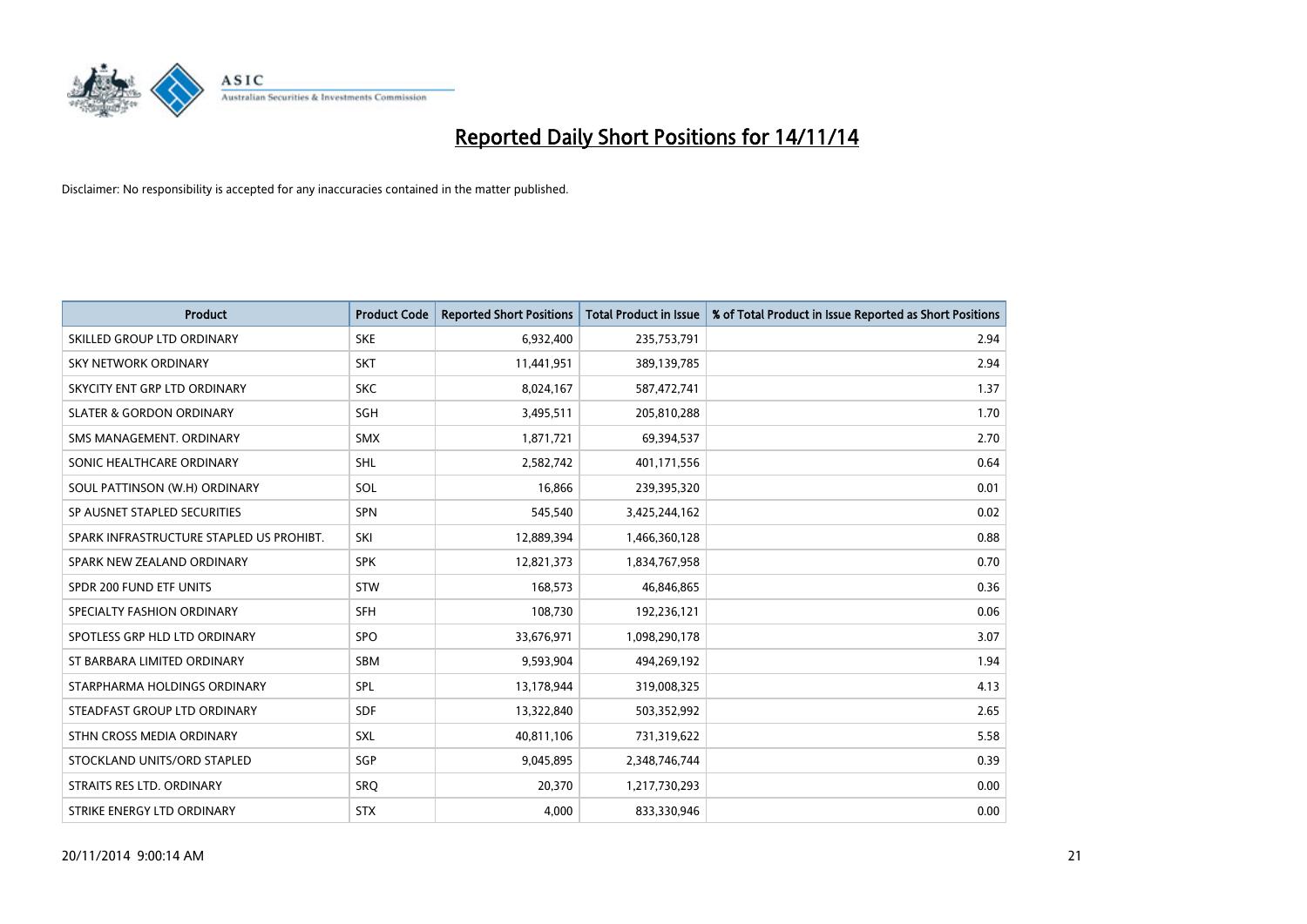

| <b>Product</b>                     | <b>Product Code</b> | <b>Reported Short Positions</b> | <b>Total Product in Issue</b> | % of Total Product in Issue Reported as Short Positions |
|------------------------------------|---------------------|---------------------------------|-------------------------------|---------------------------------------------------------|
| <b>STW COMMUNICATIONS ORDINARY</b> | SGN                 | 5,049,149                       | 409,699,000                   | 1.23                                                    |
| SUNCORP GROUP LTD ORDINARY         | <b>SUN</b>          | 7,536,234                       | 1,286,600,980                 | 0.59                                                    |
| SUNDANCE ENERGY ORDINARY           | <b>SEA</b>          | 2,293,111                       | 549,207,339                   | 0.42                                                    |
| SUNDANCE RESOURCES ORDINARY        | SDL                 | 95,542,072                      | 3,082,028,456                 | 3.10                                                    |
| SUNLAND GROUP LTD ORDINARY         | <b>SDG</b>          | 99,352                          | 181,710,087                   | 0.05                                                    |
| SUPER RET REP LTD ORDINARY         | <b>SUL</b>          | 14,447,882                      | 196,897,430                   | 7.34                                                    |
| SWICK MINING ORDINARY              | <b>SWK</b>          | 50,000                          | 216,729,450                   | 0.02                                                    |
| SYD AIRPORT STAPLED US PROHIBIT.   | <b>SYD</b>          | 34,244,796                      | 2,216,216,041                 | 1.55                                                    |
| SYRAH RESOURCES ORDINARY           | <b>SYR</b>          | 5,110,858                       | 164,135,076                   | 3.11                                                    |
| TABCORP HOLDINGS LTD ORDINARY      | <b>TAH</b>          | 17,240,151                      | 765,652,364                   | 2.25                                                    |
| TAP OIL LIMITED ORDINARY           | <b>TAP</b>          | 91,339                          | 243,186,639                   | 0.04                                                    |
| TASSAL GROUP LIMITED ORDINARY      | <b>TGR</b>          | 260,462                         | 146,897,115                   | 0.18                                                    |
| TATTS GROUP LTD ORDINARY           | <b>TTS</b>          | 30,866,229                      | 1,445,759,948                 | 2.13                                                    |
| <b>TECHNOLOGY ONE ORDINARY</b>     | <b>TNE</b>          | 1,549,711                       | 308,796,455                   | 0.50                                                    |
| TELECOM CORPORATION ORDINARY       | <b>TEL</b>          | 159,618                         | 1,828,530,844                 | 0.01                                                    |
| TELSTRA CORPORATION, ORDINARY      | <b>TLS</b>          | 41,344,313                      | 12,225,655,836                | 0.34                                                    |
| TEN NETWORK HOLDINGS ORDINARY      | <b>TEN</b>          | 136,797,451                     | 2,630,984,596                 | 5.20                                                    |
| TERANGA GOLD CORP CDI 1:1          | <b>TGZ</b>          | 81,279                          | 72,850,029                    | 0.11                                                    |
| TFS CORPORATION LTD ORDINARY       | <b>TFC</b>          | 8,934,104                       | 325,267,408                   | 2.75                                                    |
| THE PAS GROUP LTD ORDINARY         | PGR                 | 43,478                          | 136,690,860                   | 0.03                                                    |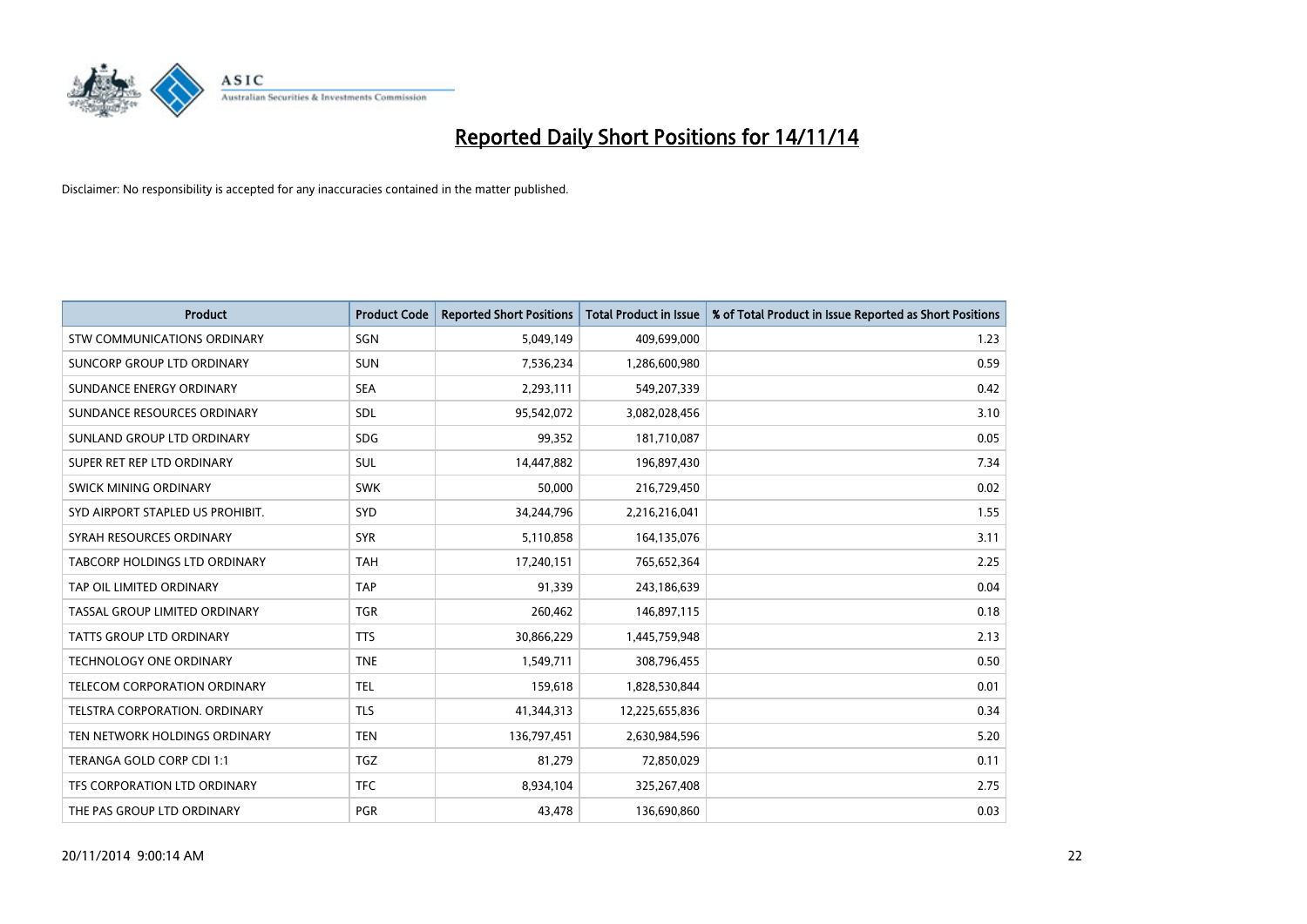

| <b>Product</b>                       | <b>Product Code</b> | <b>Reported Short Positions</b> | <b>Total Product in Issue</b> | % of Total Product in Issue Reported as Short Positions |
|--------------------------------------|---------------------|---------------------------------|-------------------------------|---------------------------------------------------------|
| THE REJECT SHOP ORDINARY             | <b>TRS</b>          | 2,318,813                       | 28,844,648                    | 8.04                                                    |
| THINK CHILDCARE EDU ORDINARY         | <b>TNK</b>          | 402,065                         | 39,600,000                    | 1.02                                                    |
| THORN GROUP LIMITED ORDINARY         | <b>TGA</b>          | 4,838                           | 150,634,985                   | 0.00                                                    |
| TIGER RESOURCES ORDINARY             | <b>TGS</b>          | 14,246,765                      | 1,143,541,406                 | 1.25                                                    |
| TOLL HOLDINGS LTD ORDINARY           | <b>TOL</b>          | 17,820,173                      | 717,437,878                   | 2.48                                                    |
| TORO ENERGY LIMITED ORDINARY         | <b>TOE</b>          | 25,762                          | 1,567,784,418                 | 0.00                                                    |
| TOX FREE SOLUTIONS ORDINARY          | <b>TOX</b>          | 2,076,780                       | 133,752,359                   | 1.55                                                    |
| TPG TELECOM LIMITED ORDINARY         | <b>TPM</b>          | 11,096,435                      | 793,808,141                   | 1.40                                                    |
| <b>TRADE ME GROUP ORDINARY</b>       | <b>TME</b>          | 6,175,347                       | 396,913,549                   | 1.56                                                    |
| <b>TRANSFIELD SERVICES ORDINARY</b>  | <b>TSE</b>          | 6,685,084                       | 512,457,716                   | 1.30                                                    |
| TRANSPACIFIC INDUST. ORDINARY        | <b>TPI</b>          | 26,737,838                      | 1,579,648,778                 | 1.69                                                    |
| TRANSURBAN GROUP TRIPLE STAPLED SEC. | <b>TCL</b>          | 23,034,152                      | 1,906,390,878                 | 1.21                                                    |
| TREASURY GROUP ORDINARY              | <b>TRG</b>          | 33,165                          | 23,697,498                    | 0.14                                                    |
| TREASURY WINE ESTATE ORDINARY        | <b>TWE</b>          | 11,116,236                      | 651,261,403                   | 1.71                                                    |
| <b>TRITON MIN LTD ORDINARY</b>       | <b>TON</b>          | 90,145                          | 310,101,731                   | 0.03                                                    |
| TROY RESOURCES LTD ORDINARY          | <b>TRY</b>          | 5,512,358                       | 195,265,161                   | 2.82                                                    |
| UGL LIMITED ORDINARY                 | UGL                 | 19,383,466                      | 166,511,240                   | 11.64                                                   |
| UNILIFE CORPORATION CDI 6:1          | <b>UNS</b>          | 315,000                         | 277,673,970                   | 0.11                                                    |
| UNITY MINING LTD ORDINARY            | <b>UML</b>          | 319,871                         | 1,133,122,711                 | 0.03                                                    |
| UXC LIMITED ORDINARY                 | <b>UXC</b>          | 2,620,675                       | 329,728,102                   | 0.79                                                    |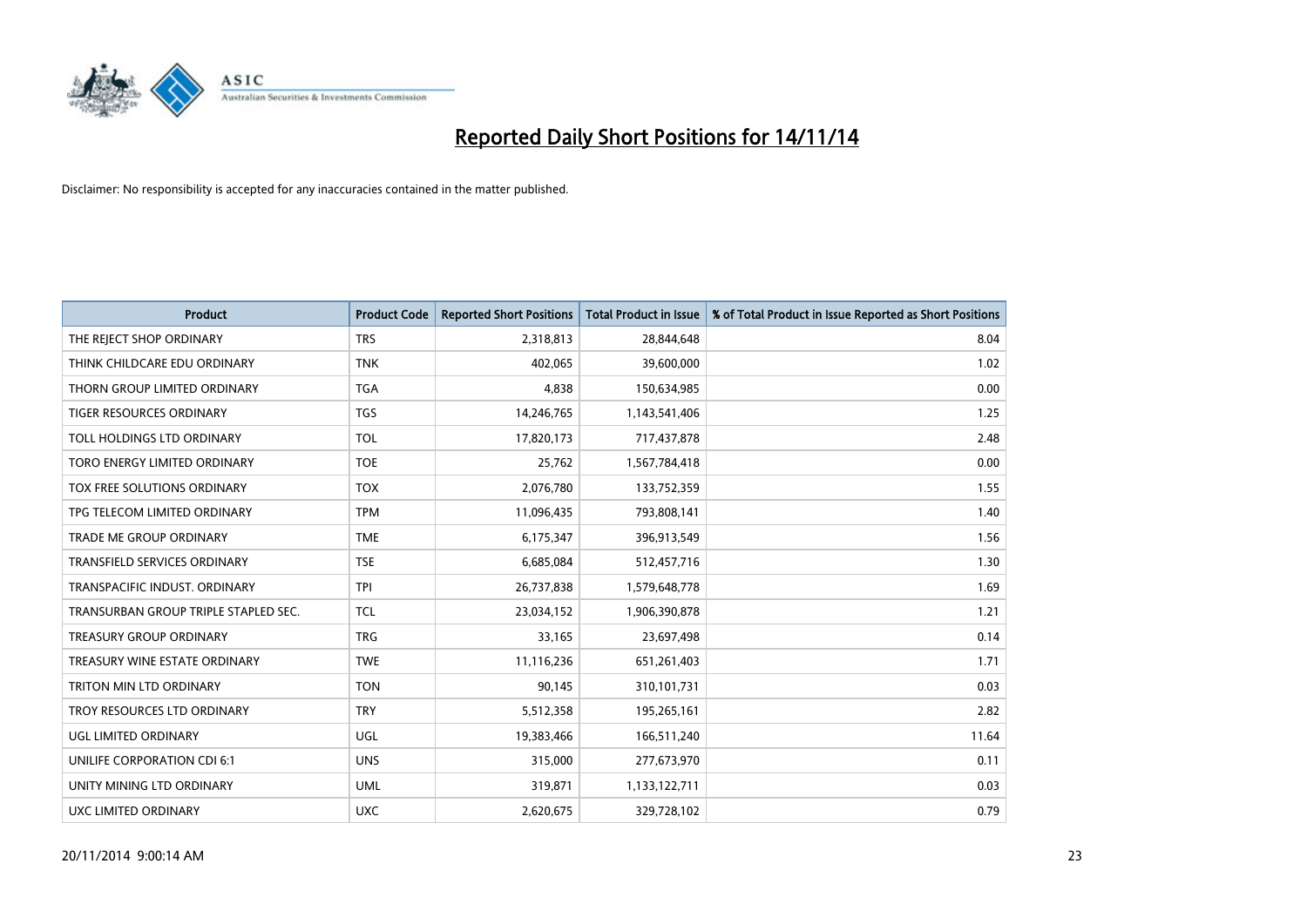

| <b>Product</b>                       | <b>Product Code</b> | <b>Reported Short Positions</b> | <b>Total Product in Issue</b> | % of Total Product in Issue Reported as Short Positions |
|--------------------------------------|---------------------|---------------------------------|-------------------------------|---------------------------------------------------------|
| <b>VEDA GROUP LTD ORDINARY</b>       | <b>VED</b>          | 12,311,708                      | 842,055,406                   | 1.46                                                    |
| <b>VENTURE MINERALS ORDINARY</b>     | <b>VMS</b>          | 238,000                         | 287,320,170                   | 0.08                                                    |
| <b>VILLAGE ROADSHOW LTD ORDINARY</b> | <b>VRL</b>          | 828,669                         | 159,509,459                   | 0.52                                                    |
| <b>VIRGIN AUS HLDG LTD ORDINARY</b>  | <b>VAH</b>          | 46,310,612                      | 3,524,912,131                 | 1.31                                                    |
| <b>VIRTUS HEALTH LTD ORDINARY</b>    | <b>VRT</b>          | 5,154,138                       | 79,885,938                    | 6.45                                                    |
| VISION EYE INSTITUTE ORDINARY        | <b>VEI</b>          | 1,586,666                       | 178,737,431                   | 0.89                                                    |
| <b>VISTA GROUP INTERNAT ORDINARY</b> | VGI                 | 1,000                           | 79,813,089                    | 0.00                                                    |
| <b>VOCATION LTD ORDINARY</b>         | <b>VET</b>          | 9,110,065                       | 230,000,000                   | 3.96                                                    |
| <b>VOCUS COMMS LTD ORDINARY</b>      | VOC                 | 508,923                         | 104,803,018                   | 0.49                                                    |
| WAM CAPITAL LIMITED ORDINARY         | <b>WAM</b>          | 30,000                          | 345,405,201                   | 0.01                                                    |
| WARRNAMBOOL CHEESE ORDINARY          | <b>WCB</b>          | 19                              | 56,098,797                    | 0.00                                                    |
| <b>WATPAC LIMITED ORDINARY</b>       | <b>WTP</b>          | 741,357                         | 189,258,397                   | 0.39                                                    |
| <b>WDS LIMITED ORDINARY</b>          | <b>WDS</b>          | 593,197                         | 144,740,614                   | 0.41                                                    |
| WEBIET LIMITED ORDINARY              | <b>WEB</b>          | 1,348,387                       | 79,397,959                    | 1.70                                                    |
| <b>WESFARMERS LIMITED ORDINARY</b>   | <b>WES</b>          | 5,255,090                       | 1,143,274,951                 | 0.46                                                    |
| <b>WESTERN AREAS LTD ORDINARY</b>    | <b>WSA</b>          | 17,107,116                      | 232,580,131                   | 7.36                                                    |
| WESTERN DESERT RES. ORDINARY         | <b>WDR</b>          | 2,490,070                       | 620,049,919                   | 0.40                                                    |
| WESTERN DESERT RES. RIGHTS 31-MAR-14 | <b>WDRR</b>         | 17,835                          | 120,009,662                   | 0.01                                                    |
| WESTFIELD CORP STAPLED               | <b>WFD</b>          | 6,061,788                       | 2,078,089,686                 | 0.29                                                    |
| WESTFIELD GROUP ORD/UNIT STAPLED SEC | <b>WDC</b>          | 945,234                         | 2,078,089,686                 | 0.05                                                    |